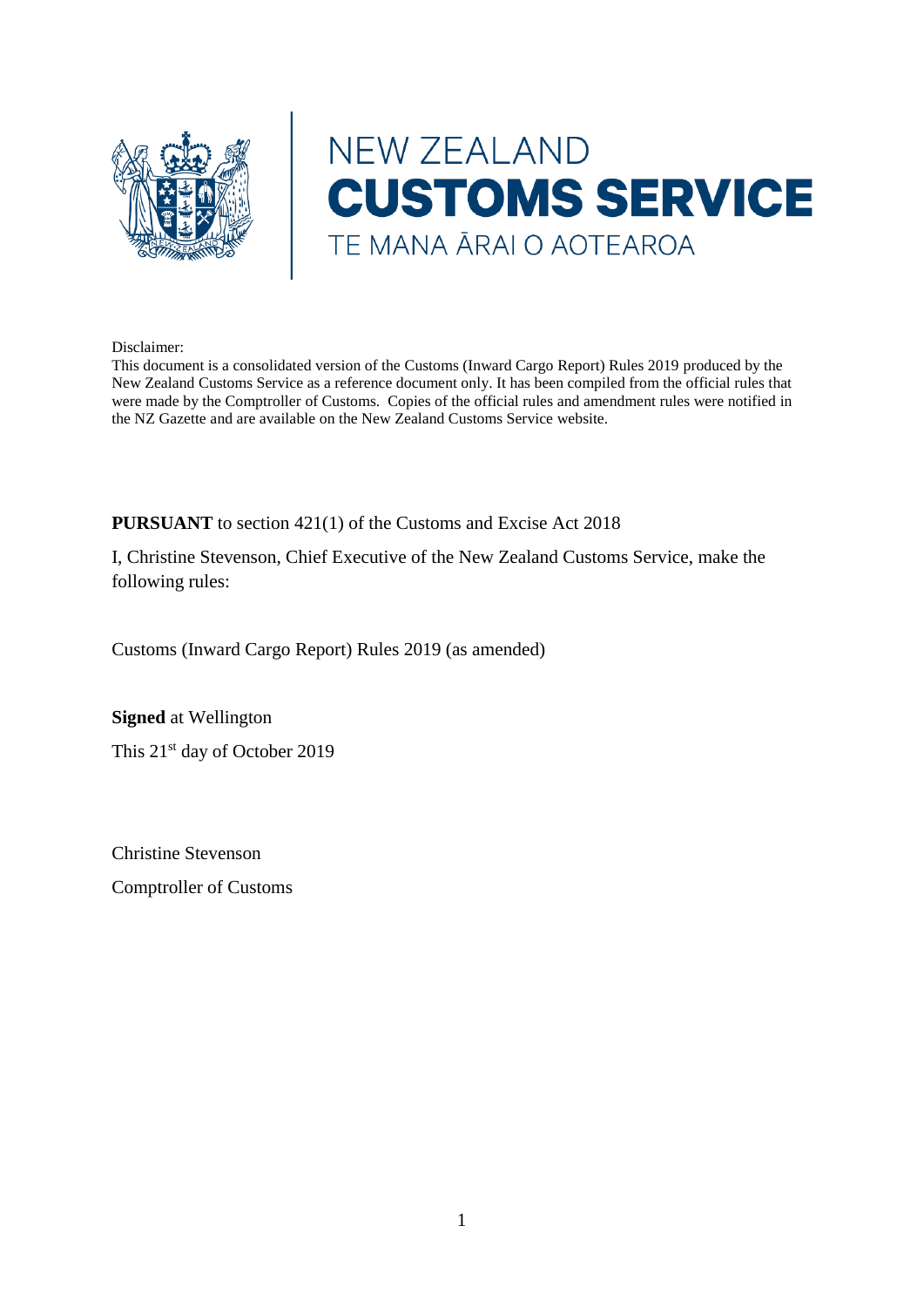# **Customs (Inward Cargo Report) Rules 2019**

# **Table of Contents**

| Part 1            | <b>Rules</b>                                                                   | 3 |  |
|-------------------|--------------------------------------------------------------------------------|---|--|
| <b>Section 1</b>  | Title, application, commencement, interpretation and revocation                |   |  |
| 1.1               | Title                                                                          |   |  |
| 1.2               | Application and purpose of rules                                               |   |  |
| 1.3               | Commencement                                                                   |   |  |
| 1.4               | Interpretation                                                                 |   |  |
| 1.5               | Rules revoked and replaced                                                     |   |  |
| <b>Section 2</b>  | Manner and form of submitting inward cargo reports                             |   |  |
| 2.1               | Sea Cargo                                                                      | 3 |  |
| 2.2               | Air cargo                                                                      |   |  |
| 2.3               | <b>Notes</b>                                                                   |   |  |
| Part 2            | <b>Schedules</b>                                                               | 5 |  |
| <b>Schedule 1</b> | Particulars to be provided in Inward Cargo Reports in relation to<br>Sea Cargo | 5 |  |
| <b>Schedule 2</b> | Electronic Message Format for Inward Cargo Report in relation to<br>Sea Cargo  |   |  |
| <b>Schedule 3</b> | Particulars to be provided in Inward Cargo Reports in relation to<br>Air Cargo |   |  |
| <b>Schedule 4</b> | Electronic Message Format for Inward Cargo Report in relation to<br>Air Cargo  |   |  |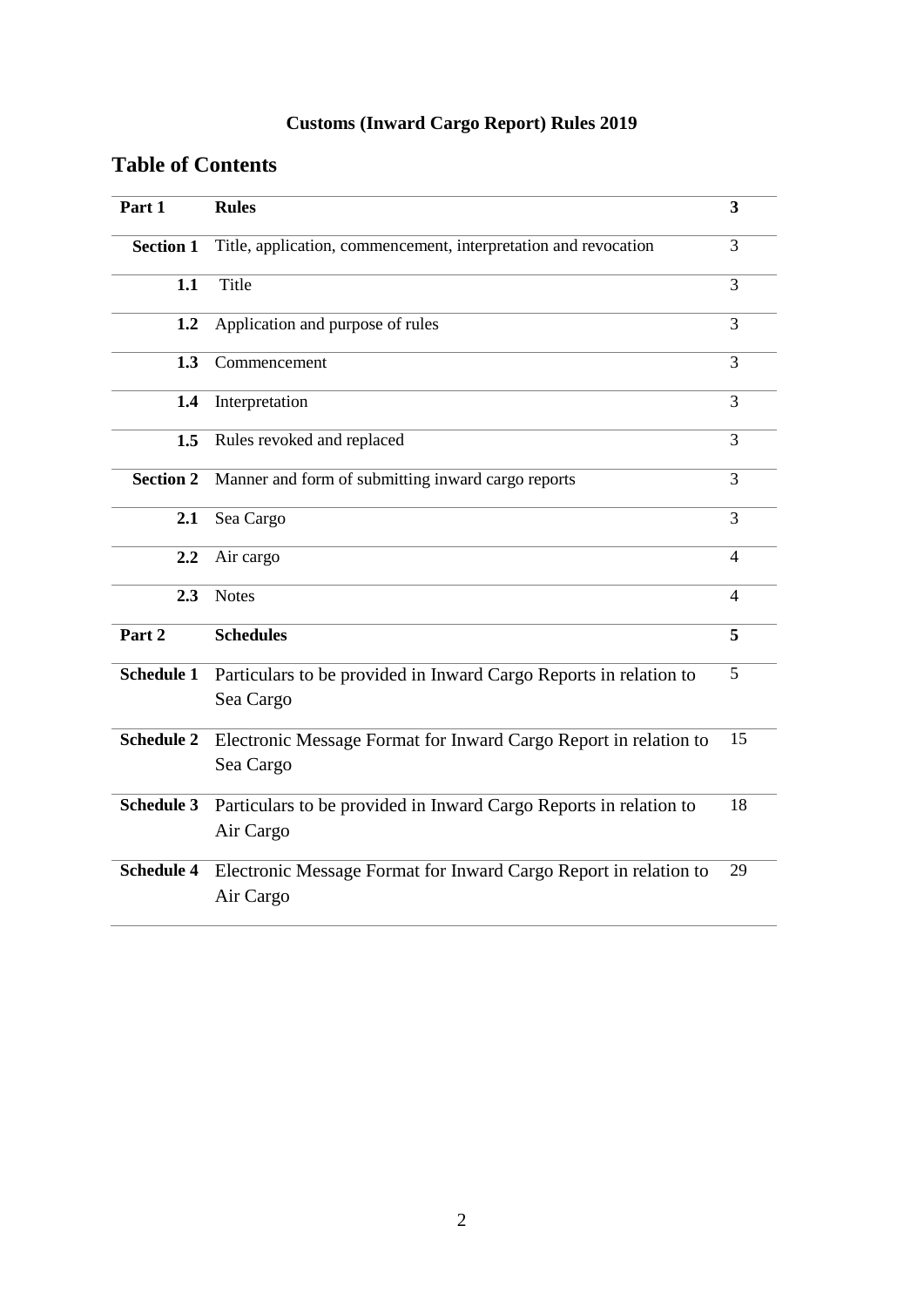# **Part 1 Rules**

| <b>Section 1</b> | Title, application, commencement, interpretation and<br>revocation                                                                                                                                                                                                                                                                                                      |  |  |
|------------------|-------------------------------------------------------------------------------------------------------------------------------------------------------------------------------------------------------------------------------------------------------------------------------------------------------------------------------------------------------------------------|--|--|
| 1.1              | <b>Title</b>                                                                                                                                                                                                                                                                                                                                                            |  |  |
|                  | These rules are the Customs (Inward Cargo Report) Rules 2019                                                                                                                                                                                                                                                                                                            |  |  |
| 1.2              | Application and purpose of rules                                                                                                                                                                                                                                                                                                                                        |  |  |
| 1.2(1)           | These rules shall apply for the purpose of prescribing the form, content and<br>manner in which inward cargo reports required under section 14 of the Act<br>are to be made.                                                                                                                                                                                            |  |  |
| 1.2(2)           | Those parts of these rules which apply to write-offs requests also apply for<br>the purpose of deemed entry of goods under the Customs (Deemed Entry of<br>Goods) Rules 2021. For the avoidance of doubt, an inward cargo report<br>write-off request does not need to be submitted by the person to whom<br>section 14 of the Act applies.                             |  |  |
| 1.3              | Commencement                                                                                                                                                                                                                                                                                                                                                            |  |  |
|                  | These rules come into force on 1 December 2019.                                                                                                                                                                                                                                                                                                                         |  |  |
| 1.4              | Interpretation                                                                                                                                                                                                                                                                                                                                                          |  |  |
| 1.4(1)           | In these Rules, unless the context otherwise requires—                                                                                                                                                                                                                                                                                                                  |  |  |
|                  | Act means the Customs and Excise Act 2018                                                                                                                                                                                                                                                                                                                               |  |  |
|                  | Form means a form prescribed by the Chief Executive and set out in these<br>rules and includes a form in an electronic message format the content of<br>which is prescribed by the Chief Executive                                                                                                                                                                      |  |  |
|                  | Trade Single Window (TSW) means the computer system application<br>jointly managed by Customs and Ministry of Primary Industries as part of<br>the JBMS that enables parties involved in international trade and transport<br>to submit craft and cargo clearance data that is required by New Zealand<br>border agencies electronically, once, through one entry point |  |  |
| 1.4(2)           | Unless the context otherwise requires, a term that is used in these rules and<br>defined in the Act but not defined in these rules has the meaning given in<br>the Act.                                                                                                                                                                                                 |  |  |
| 1.5              | <b>Rules revoked</b>                                                                                                                                                                                                                                                                                                                                                    |  |  |
|                  | The Customs (Inward Cargo Report) Rules 2014 and the Customs (Trade<br>Single Window Inward Cargo Report) Rules 2017 are revoked.                                                                                                                                                                                                                                       |  |  |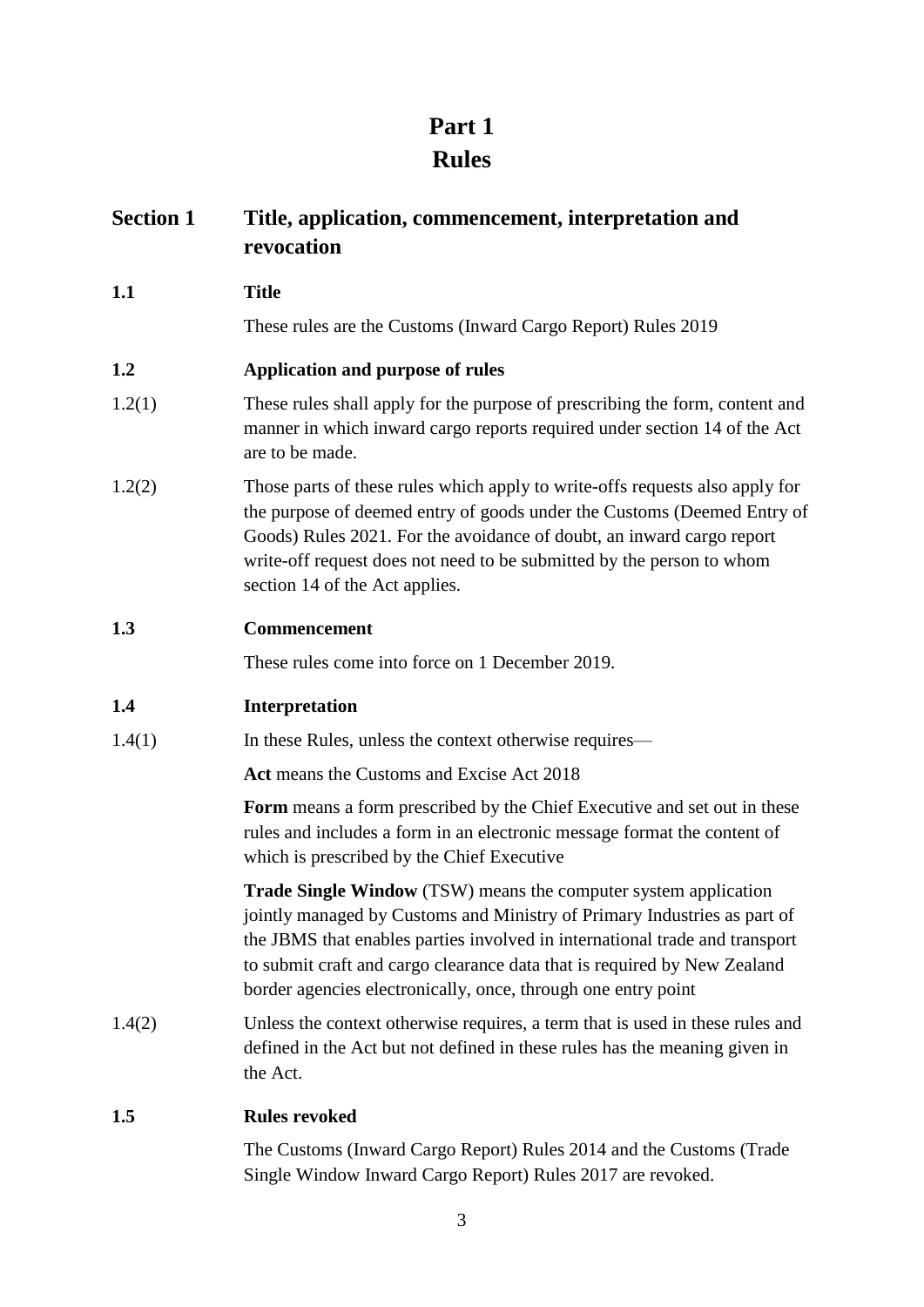# **Section 2 Manner and form of submitting inward cargo reports**

# **2.1 Sea cargo**

Any report required under section 14(2) of the Act in relation to commercial cargo arriving in New Zealand by sea must:

- (a) be made using the Trade Single Window;
- (b) contain the particulars specified in Schedule 1; and
- (c) be submitted electronically using the message format specified in Schedule 2.

# **2.2 Air cargo**

Any report required under section 14(2) of the Act in relation to commercial cargo arriving in New Zealand by air must:

- (a) be made using the Trade Single Window;
- (b) contain the particulars specified in Schedule 3; and
- (c) be submitted electronically using the message format specified in Schedule 4.

# **2.3 Notes**

Where a prescribed form contains any explanatory or other notes, such notes do not form part of the prescription but are intended to assist the person in the completion of the form.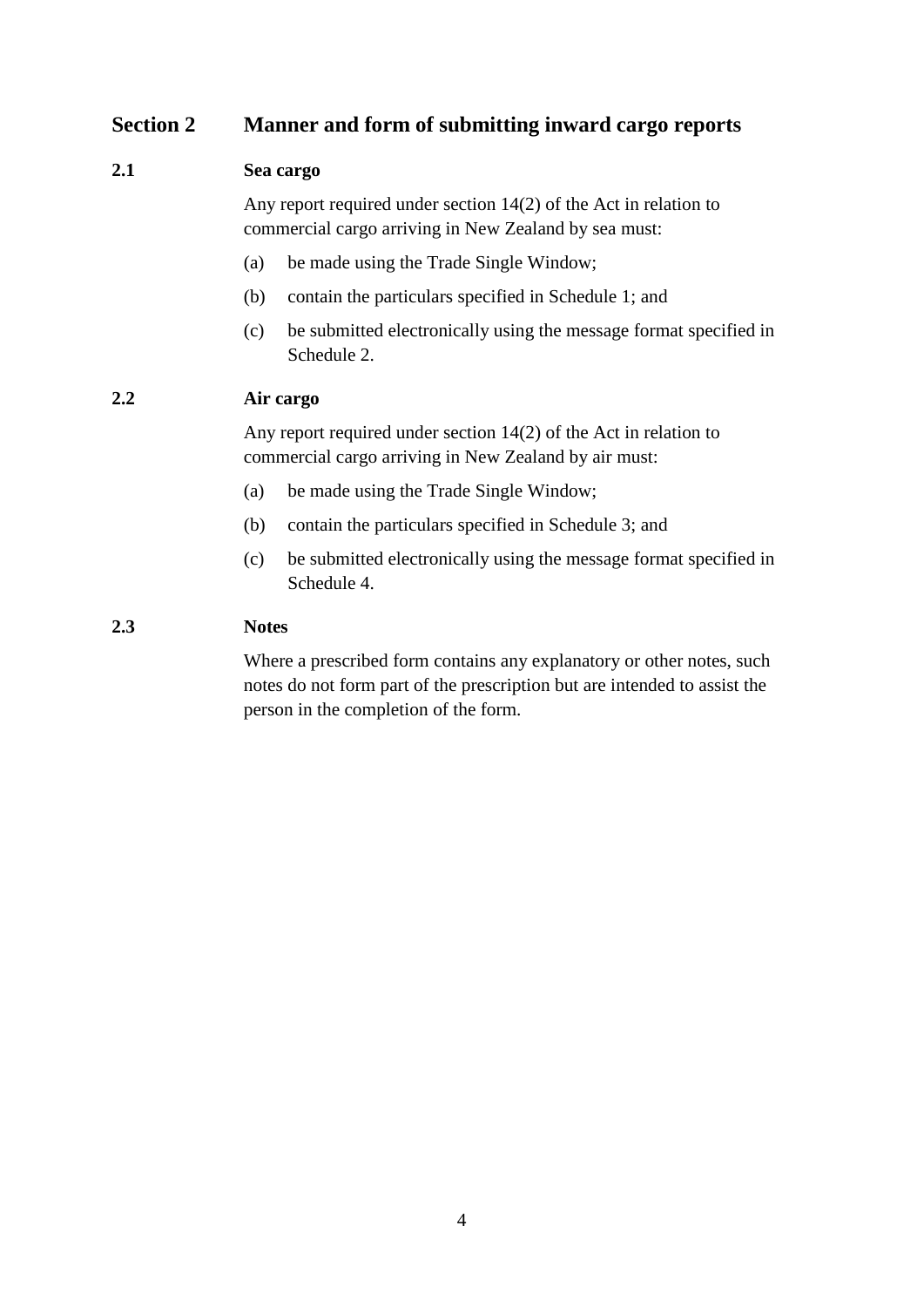# **Part 2 Schedules**

# **Schedule 1**

# **Particulars to be provided in Inward Cargo Reports in relation to Sea Cargo**

Ref r2.1(b)

Note: The particulars set out below relate to both the Trade Single Window (TSW) Online system operated by the New Zealand Customs Service, and commercial or in-house software systems. The titles of the fields and the order in which they appear reflect the TSW Online system, so may differ from the titles and order shown in other systems.

# **Submitter Code**

State the Customs client code of the organisation that is submitting the Inward Cargo Report (ICR).

# **Declarant Code (required only when an ICR includes write-off requests)**

'Write-off' is the clearance by Customs and MPI of a consignment for which a Customs Import Entry is not required. State the Customs declarant code of the person requesting the write-off.

# **Sender's Reference**

State the submitter's unique reference number for this transaction. This must not include special characters such as !@?

# **Craft Details**

# **Transport Mode**

State "Sea" as the method of transport to New Zealand.

#### **Craft Name**

State the ship's registered name in capital letters. The craft name must be the same as that published on the craft names list on Customs website.

# **Carrier Code and Carrier Name (either is required)**

State the Customs client code of the carrier if known, otherwise state the carrier name.

# **IMO/Lloyds Number**

State the IMO/Lloyds number for the ship if known.

#### **Voyage Number**

State the voyage number for the craft's arrival in New Zealand.

# **Estimated Date of Arrival in New Zealand**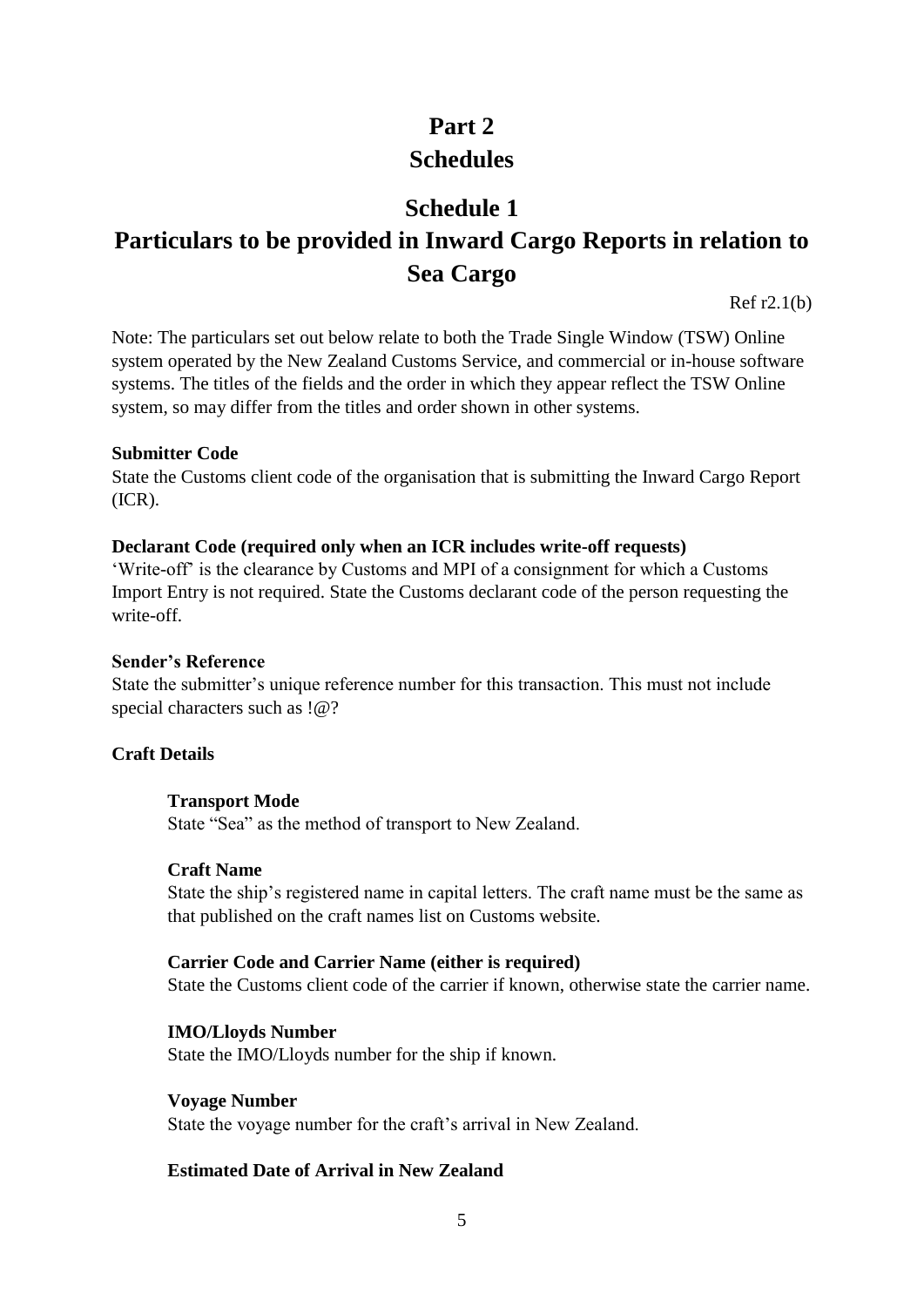State the date the importing craft is expected to arrive at the New Zealand Port of Arrival, in the format DD/MM/YYYY.

#### **New Zealand Port of Arrival**

State the five-character UN/LOCODE of the first New Zealand port that the importing craft will arrive at after entering New Zealand waters. Refer to United Nations Code for Trade and Transport Locations (found at http://www.unece.org/cefact/locode/service/location.html).

#### **Additional Information**

#### **Carrier Cargo Report**

If the ICR is being submitted by or on behalf of the carrier to fulfil the carrier's obligations under Section 14 of the Customs and Excise Act 2018, then this indicator must state 'Yes'.

If the ICR is being submitted to report consolidated consignments, or request Writeoffs or transhipments only, then this indicator must state 'No'.

#### **Remarks**

Provide any additional information relevant to government agencies that you wish to pass on. This is a free text field but special characters (e.g. !@?) are not accepted.

Note agencies may not act on information provided in this field so it must not be used as a replacement for providing accurate information in other fields, and if the information is significant, then you must contact the relevant agency.

#### **MPI Account Number and MPI Account Name**

Enter the relevant MPI account number and name for the clearance of empty containers and movement of FAK containers.

# **Documents**

#### **Document Reference**

This field allows you to identify documents that are relevant to the ICR, but that you are not attaching to the ICR. For example, the reference number of a certain type of certificate. State the document type and the appropriate document reference number.

#### **Attach Documents**

Use these fields to attach documents required by agencies, or that you wish to provide. State the document type and its name. Currently the only attachment type option is Other Document. In future, other options may be added for selection.

#### **Consignment Field Requirements**

#### **Consignment Number**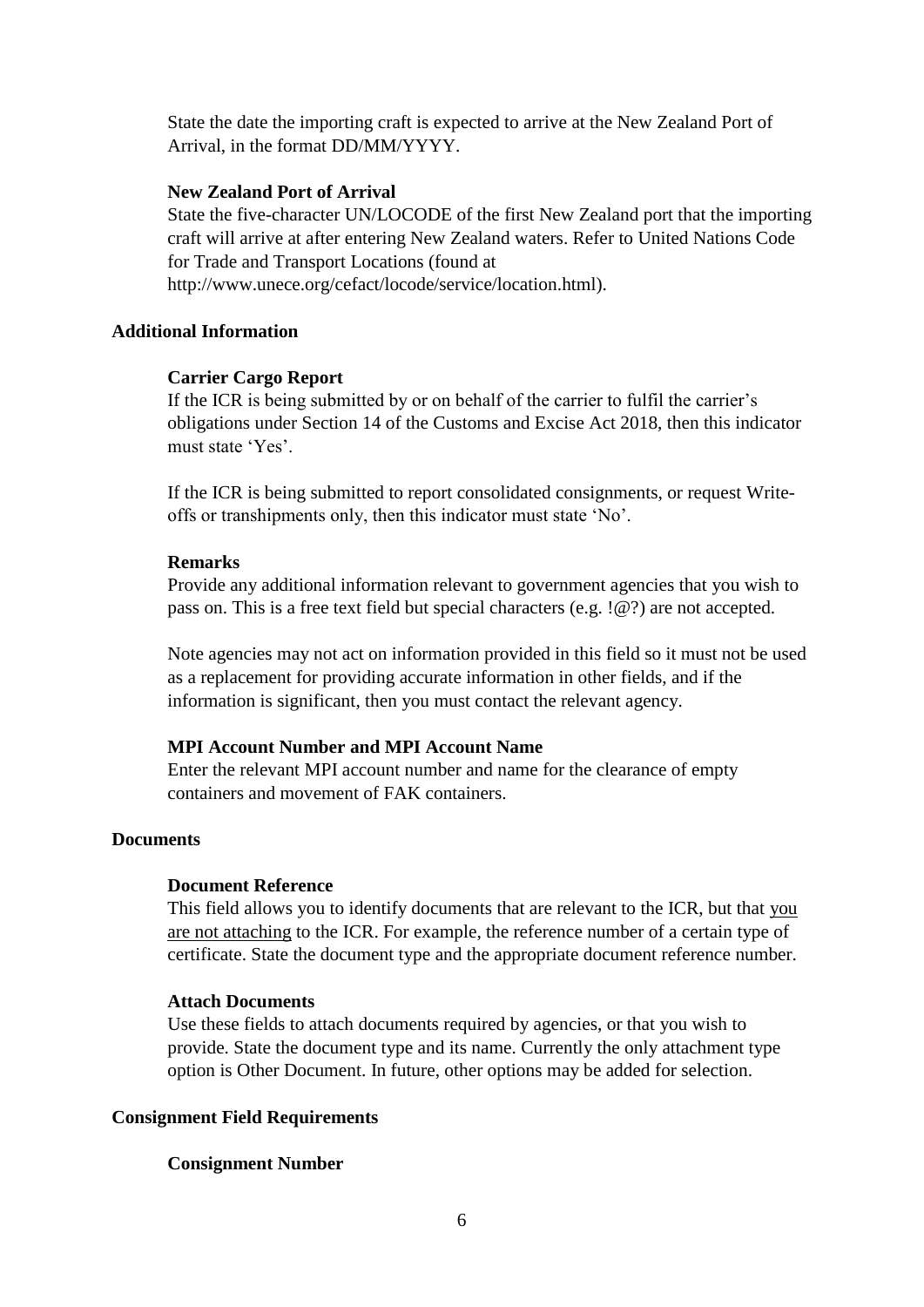Sequentially number the consignments covered by the ICR, starting with the number 1.

# **Write-Off Request**

'Write-off' is the clearance by Customs and MPI of a consignment for which a Customs Import Entry is not required, but that require the agencies' permission for the goods to enter New Zealand. If you are requesting write-off of a consignment, state 'Yes'.

# **Repack Indicator**

Check this field if the consignment is to be repacked into sub-consignments that will ultimately require different clearance processes e.g. part destined for NZ, part destined for overseas.

# **Shipment Port of Origin**

State the five-character UN/LOCODE of the overseas port from which the goods were initially despatched. For example, for a shipment from Hamburg that has transhipped through Singapore, the port of origin would be Hamburg. Use the United Nations Code for Trade and Transport Locations (found at [http://www.unece.org/cefact/locode/service/location.html\)](http://www.unece.org/cefact/locode/service/location.html).

# **Consignment Value in NZD (required for write-off requests)**

If write-off of the consignment is being requested, state the total FOB value of all items in the consignment in New Zealand dollars. FOB is an incoterm, definitions for which are available on the Incoterms website (found at [https://iccwbo.org/resources](https://iccwbo.org/resources-for-business/incoterms-rules/)[for-business/incoterms-rules/\)](https://iccwbo.org/resources-for-business/incoterms-rules/).

If Customs has given explicit prior approval, a representative value for all low-value goods in a shipment seeking write-off may be placed within a consolidated line of the ICR.

#### **Transhipment Place Code**

If the consignment changed craft as part of its voyage to New Zealand, state the fivecharacter UN/LOCODE of each port through which it was transhipped prior to the last port of loading. For example, if a shipment from Hamburg transferred ships in both Dubai and Singapore, the transhipment place would be AEDXB for Dubai. Use the United Nations Code for Trade and Transport Locations (found at [http://www.unece.org/cefact/locode/service/location.html\)](http://www.unece.org/cefact/locode/service/location.html).

#### **Port of Loadin**g

State the five-character UN/LOCODE of the port at which the consignment was loaded onto the craft for the final leg of the journey to New Zealand. For example, for a shipment from Hamburg that transferred ships in Dubai then Singapore, the port of loading would be Singapore. Use the United Nations Code for Trade and Transport Locations (found at [http://www.unece.org/cefact/locode/service/location.html\)](http://www.unece.org/cefact/locode/service/location.html).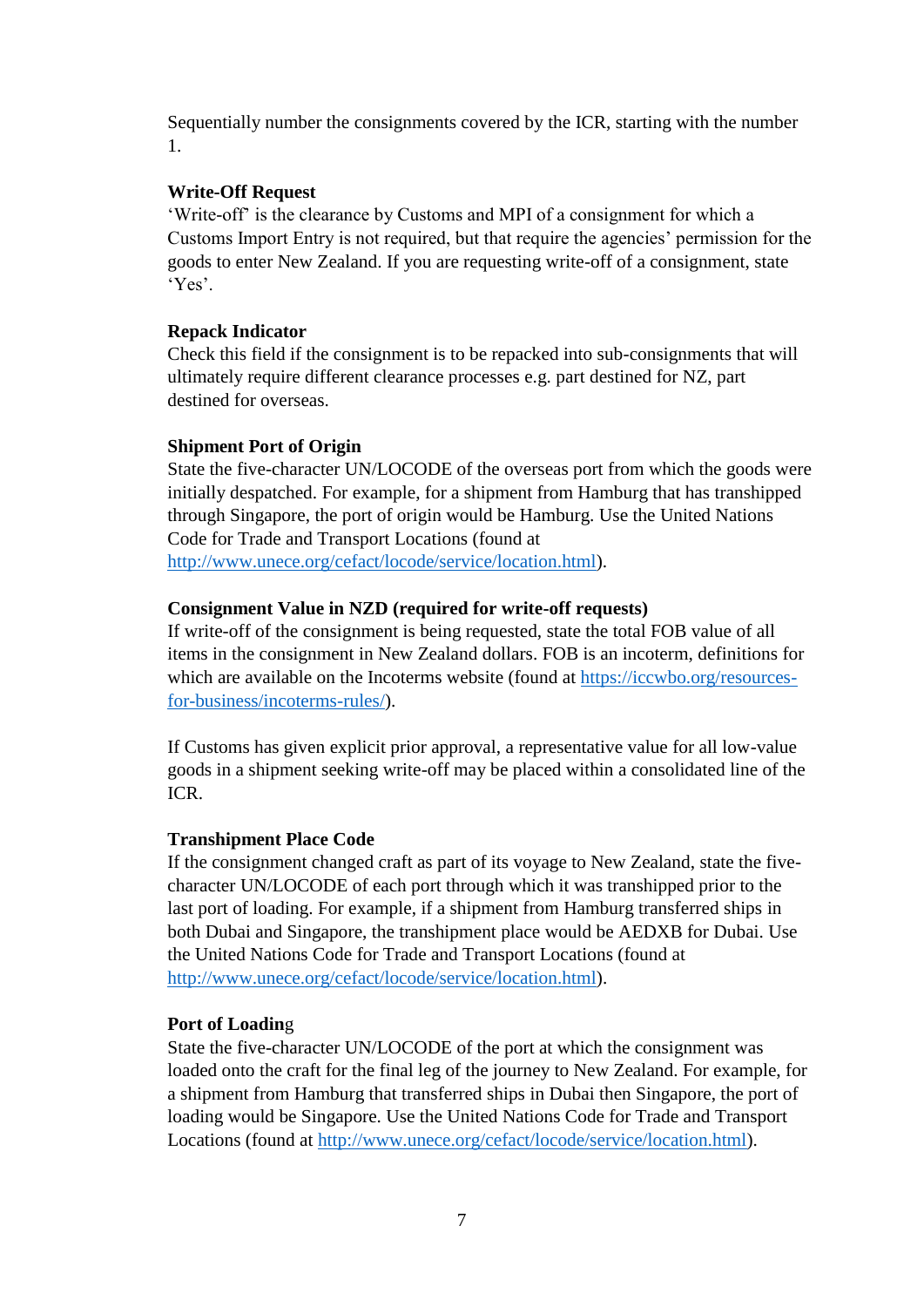#### **Port of Discharge**

State the five-character UN/LOCODE of the New Zealand port at which the consignment is expected to be discharged from the importing craft. Use the United Nations Code for Trade and Transport Locations (found at [http://www.unece.org/cefact/locode/service/location.html\)](http://www.unece.org/cefact/locode/service/location.html).

For bulk consignments with multiple ports of discharge, separate consignment details are required for each discharge port.

#### **Method of Payment for Freight**

Where known, state the method by which the freight charges for the consignment were paid. Where this is unknown, state 'Not Specified'.

#### **Date and Time of Arrival at Place of Discharge**

State the date and time the craft is expected to arrive at the New Zealand port of discharge for the consignment, using the format DD/MM/YYYY. The time and date should be as accurate as possible.

If the ICR is being submitted after the ship has arrived in New Zealand, then the actual date and time of arrival should be entered.

#### **MPI Account Number and MPI Account Name**

Where MPI may charge back costs for their activity related to this consignment, enter the MPI account number and name applicable to this consignment only. If you are requesting clearance of empty containers you should always complete these fields as there will always be inspection or data entry charges.

#### **Location of Goods Code and Name**

The Location of Goods is the premises at which the consignment will be held awaiting clearance. The premises must be both a Customs Controlled Area (CCA) and an MPI Transitional Facility (TF), but either code can be stated. When goods are cleared directly from a Port the UN/LOCODE should be stated.

This location will be electronically notified when the consignment clearance or movement is approved or directions are given.

The list of Location of Goods premises and their codes is available on the Customs website.

#### **Consolidation**

#### **Is this consignment a consolidation?**

All cargo must be reported at house-bill-equivalent level. If the ICR is being submitted by the carrier and does not include the house bill data, then show 'Yes' in this field. This signals to Customs and MPI that a deconsolidator will be submitting a Consolidation ICR.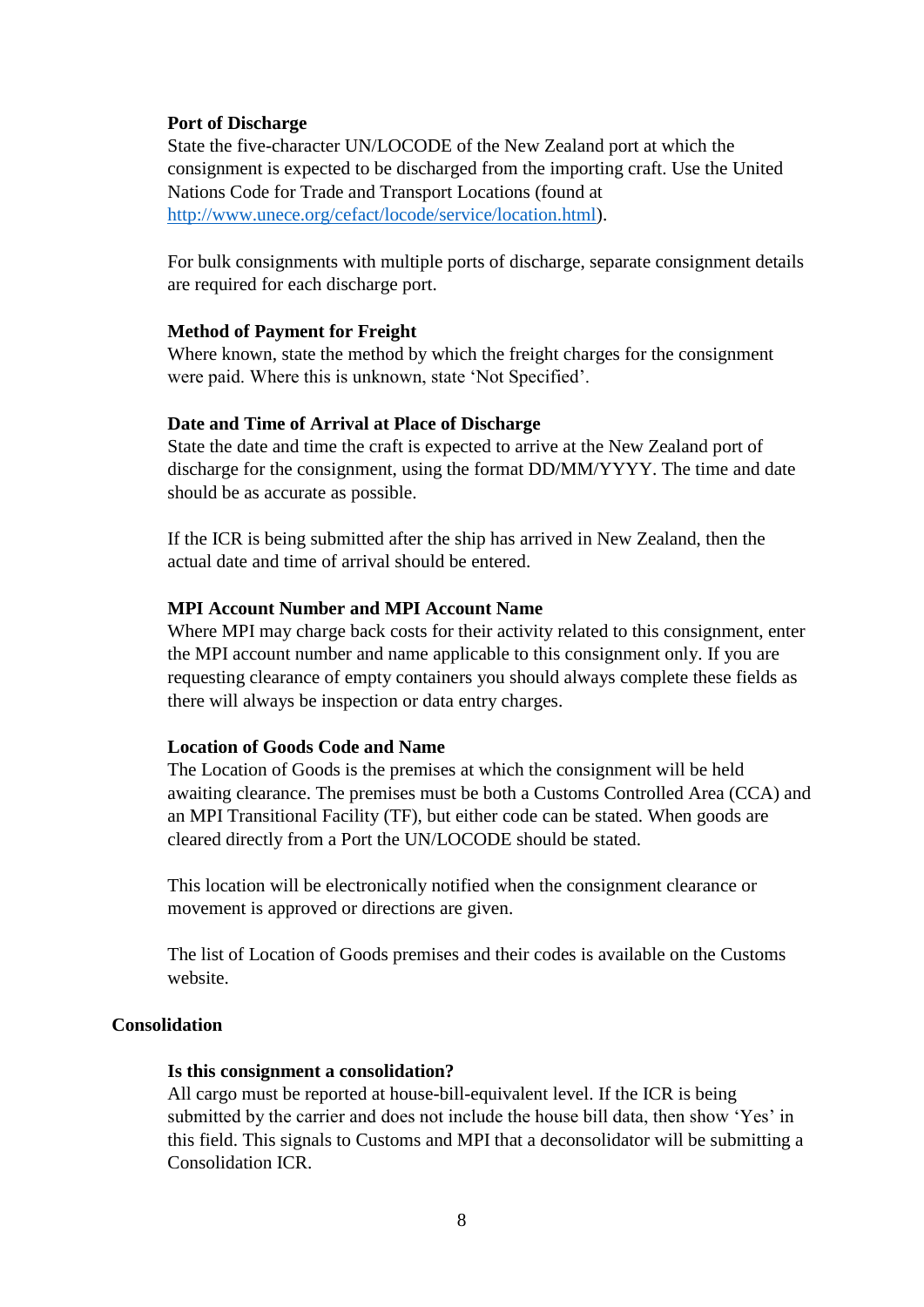Note: If you select 'Yes' then you cannot request write-off clearance. These actions can only be achieved when house-bill-equivalent level data with full consignment details is included.

### **Bill**

#### **Master Bill Number**

When the consignment is being reported at House Way Bill level (or equivalent), state the associated Master Bill number in this field.

Where the Master Bill contains the lowest level of detail information, then do not state the bill number in this field. Instead, use the Bill Number field below with Bill Type set to type 'MB' (Master Bill)

# **Bill Type**

State the bill type relevant to the transport mode and bill level. Valid types are:

- Bill of Lading
- House Way Bill
- **•** Master Bill

#### **Bill Number**

State the bill number for the consignment according to the bill type.

#### **Deconsolidator Code and Name (required for consolidated consignments)**

If you have stated 'Yes' in the 'is this consignment is a consolidation' field above, enter the TSW code of the party who will be providing the House Way Bill / Bill of Lading information. If you don't know the code, state the party's name.

#### **Handling Instructions**

If you would like handling instructions to be passed to the Location of Goods premises, state these here. This should be provided as a single string of text with no special characters. Note that Customs and MPI take no responsibility for these instructions being passed on or carried out.

### **Container Pack Location**

# **Container Pack Location and Address**

Where the consignment has been packed into containers, state the name/s and address/es of the overseas location/s where containers were packed. This information is not required for empty containers.

#### **Containers**

The fields below apply where the consignment is packed in shipping containers or on pallets, and for empty containers.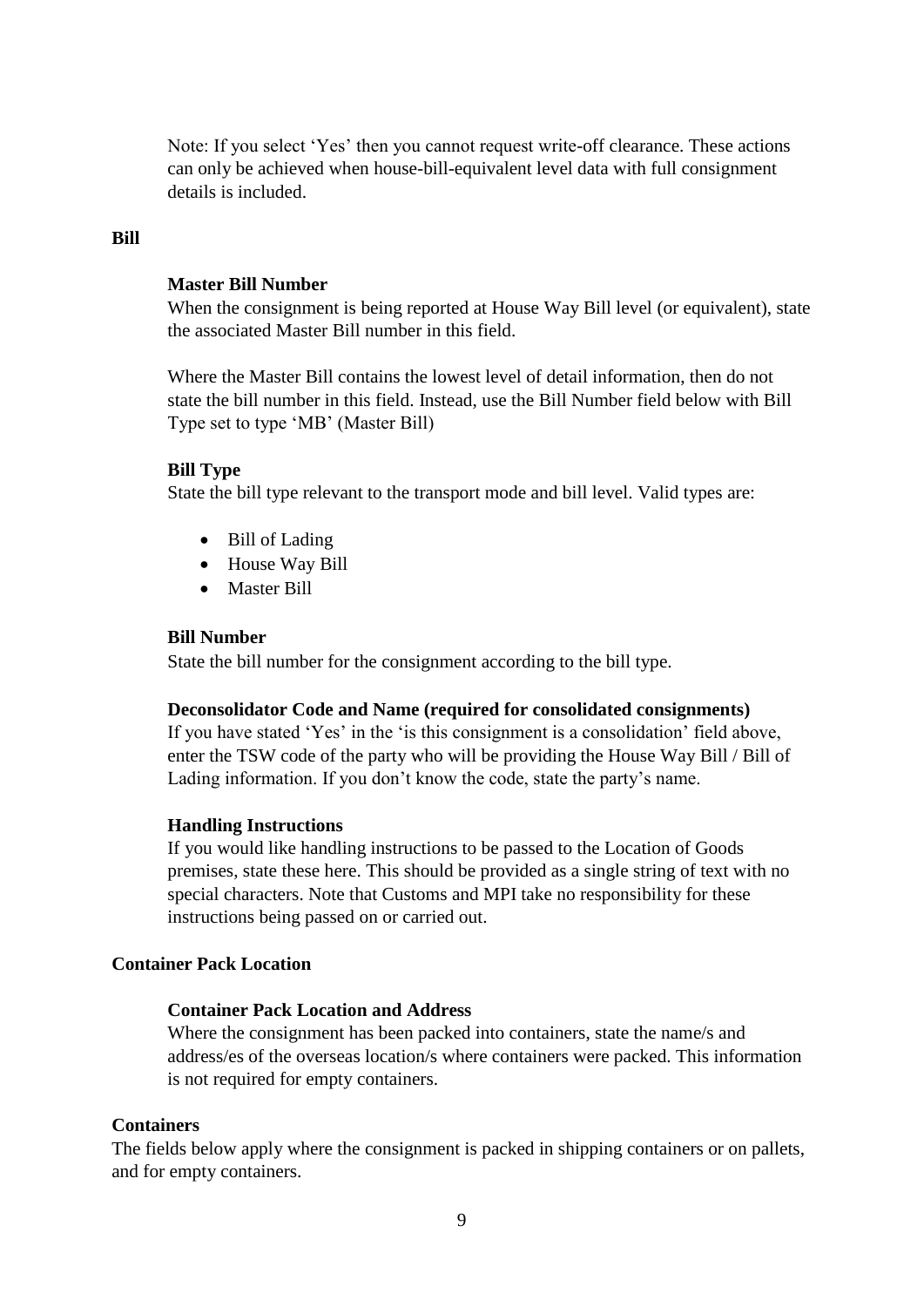# **Container or Pallet Number**

State the number of the container in which the goods are packed. Pallet numbers must be numbered sequentially starting from '1'.

# **Container Status (required for containers)**

State the appropriate status of the container from the following options:

- Bulk where the goods have been shipped in a bulk container, for example grain shipped in a specialist grain/bulk container
- $\bullet$  Empty an empty container (not containing any goods), where either the container itself is the goods being imported, or where the container will continue to be used to transport goods
- Full load only one consignment is packed in the container, and the consignment contains goods for only one consignee
- Full, contains multiple LCL consignments more than one consignment has been packed into the container. The container contains multiple less than container load (LCL) consignments that individually do not occupy the full space available in a container. The consignments must have at least two different consignees in New Zealand.

# **Container or Pallet Size/Type**

State the UN/EDIFACT code for the equipment size and type. Descriptions and codes are located at https://www.unece.org/trade/untdid/d03a/tred/tred8155.htm. For palletised shipments, enter code 16 or state 'exchangeable pallet'.

#### **Stow Position**

Where known, state the position of the container on the craft; state the bay, row and tier information.

#### **MPI Quarantine Declaration**

If there is no Quarantine Declaration or it is unknown whether there is one, leave this field blank.

If there is a Quarantine Declaration and the container status is full, answer the five yes/no response codes exactly as shown in the MPI Quarantine Declaration. The questions are:

- **QD1. Cleanliness** At the time of packing, were the container(s) inspected internally and externally, and are clean and free from contamination with live organisms, material of plant or animal origin, soil and water?
- **QD2. Restricted Packaging Materials** Has any soil, peat, moss, used sacking material, used tyres, hay, straw, chaff or any packing material contaminated with the above been used within the container(s) listed above?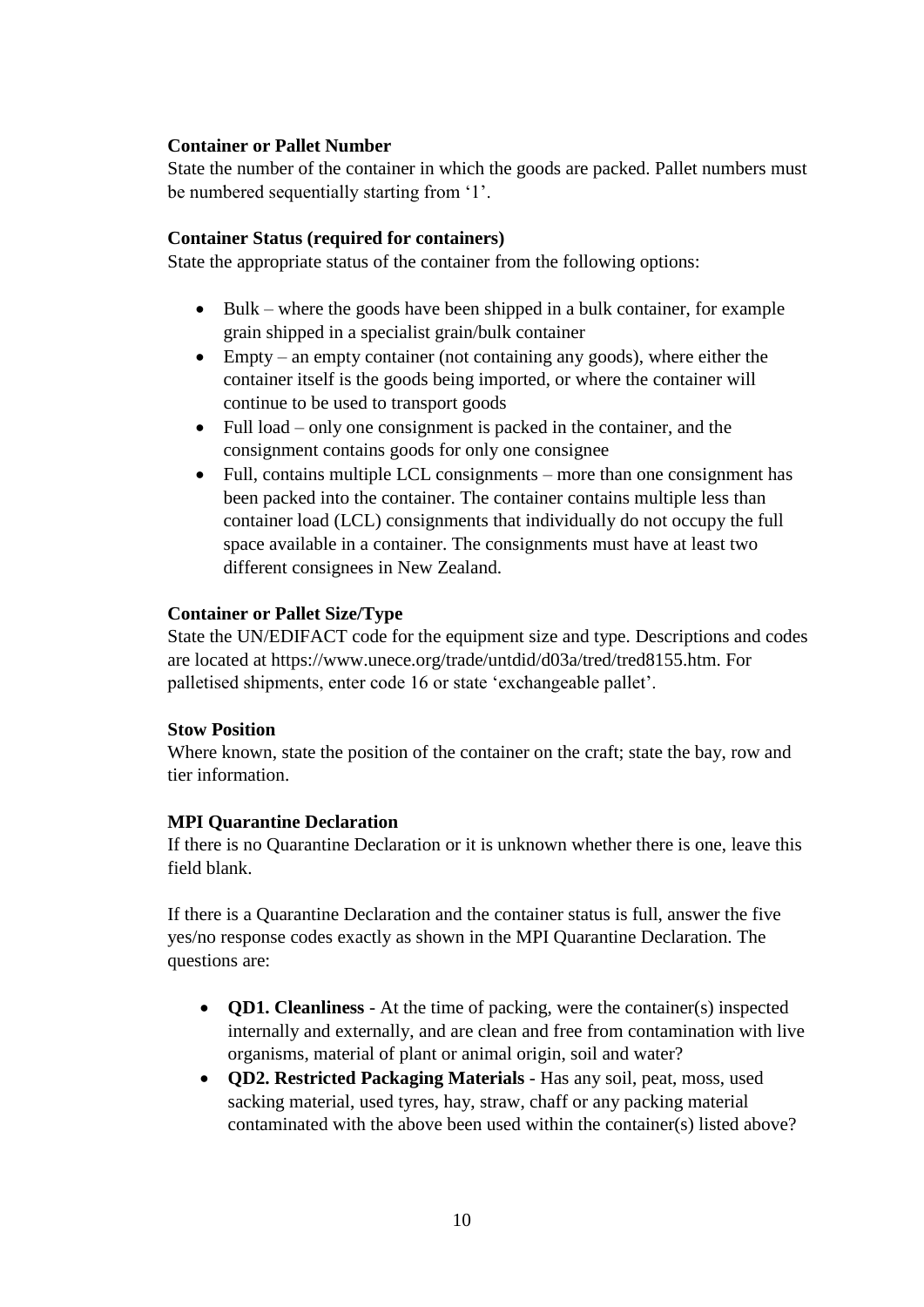- **QD3. Wood Packaging** Has any wood packaging been used within the container(s) such as cases, crates, pallets or wood used to separate, brace, protect or secure cargo in transit?
	- o **QD3a**. If yes to question 3, has the wood been ISPM 15 treated and marked or is the packaging made from material exempt from these requirements (such as Plywood or Medium Density Fibreboard)? Certification is not required for ISPM 15 treated and marked wood packaging.
	- o **QD3b**. If no to 3a, has the wood been otherwise treated and certified as per the Import Health Standard?

#### **MPI Approved System (MAS) Number**

If the container is subject to the MPI Sea Container Hygiene System (SCHS) agreement, and a MAS number has been issued, state the MAS number for each container.

#### **Attached Equipment**

If any equipment has been attached to the container, state the type from the list provided.

# **Container Pack Location**

Where containers in the consignment were packed at different Container Pack Locations, specify the Pack Location for this container.

#### **Seal Number**

Where the container bears one or more shipping seals, state the number of each seal fixed to that container.

#### **Consignor**

#### **Consignor Name and Address**

Enter the name and address details for the consignor as per the Bill of Lading.

#### **Consignor Methods of Communication**

If the method of communication with the consignor is known, state the type and details. Valid options are:

- Cellular phone
- Email
- Facsimile
- Telephone

# **Overseas Registered Supplier and Prepaid GST Indicator**

If the consignment contains distantly taxable goods that have been supplied or re-delivered by a registered person (as that term is defined by section 2 of the Goods and Services Tax Act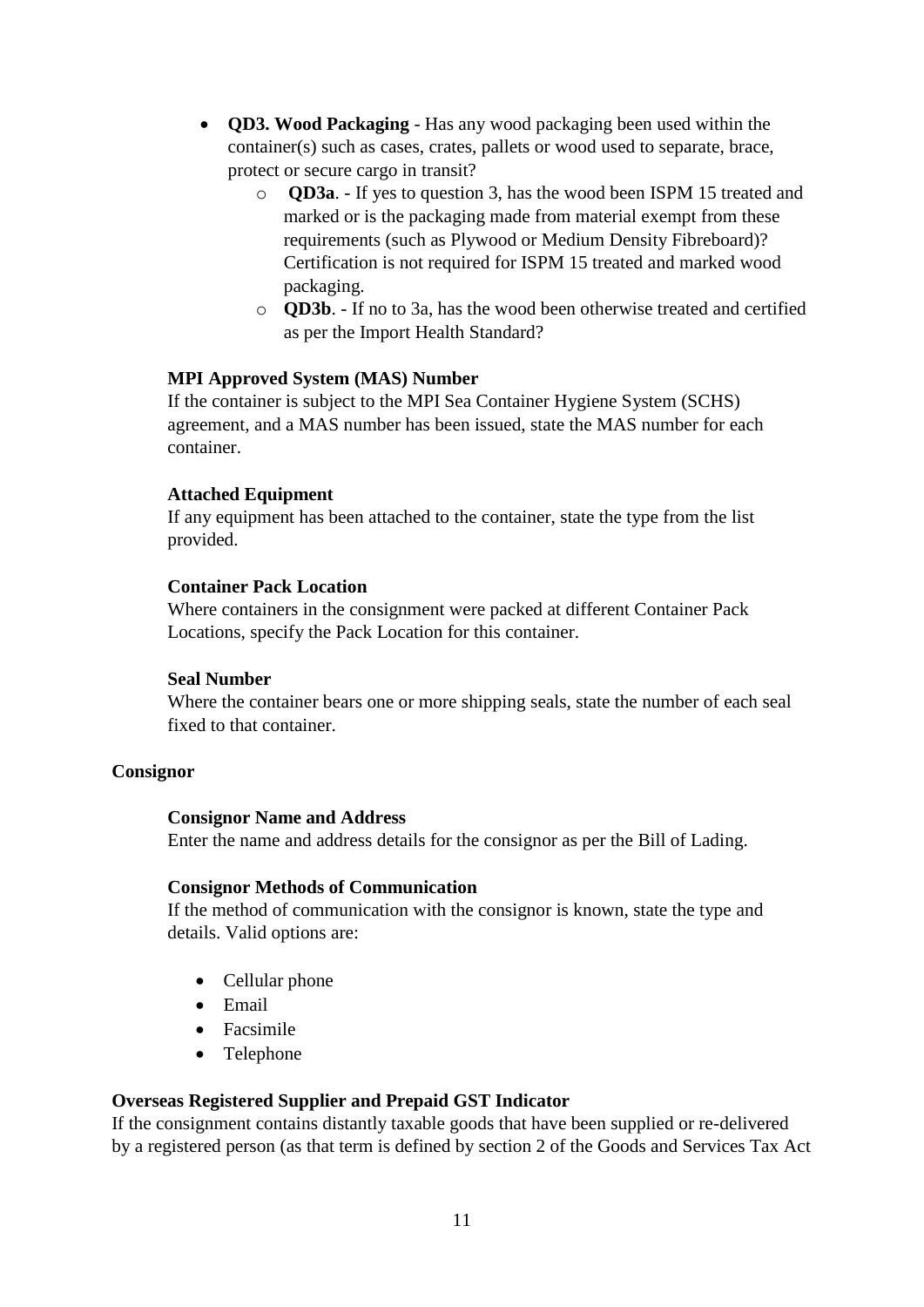1985), state the GST registration number of that registered person. State the number as a single string of numbers without separators such as spaces, dots or hyphens.

Indicate whether GST payable on the consignment has been collected by this registered entity by stating 'Y' for yes or 'N' for no.

# **Consignee (Either code or name is required)**

#### **Consignee code**

State the consignee's TSW client code if known. Otherwise, state the consignee's name and address.

# **Consignee Name and Address**

The consignee name and address details will auto-populate if a TSW code has been stated. Otherwise, state the name and address details for the consignee.

#### **Consignee Methods of Communication**

If the method of communication with the consignor is known, state the type and details. Valid options are:

- Cellular phone
- Email
- Facsimile
- Telephone

If Customs has given explicit prior approval, a representative consignee for all goods in a shipment may be placed within a consolidated line of the ICR.

#### **Notify Party**

#### **Notify Party Name and Address**

State the name and address details for any notify party specified on transport documentation.

#### **Notify Party Methods of Communication**

State the method of communication with the notify party, and the associated details. Valid options are:

- Cellular phone
- Email
- Facsimile
- Telephone

#### **Transhipment Request**

Where a consignment is being transferred to another craft for an onward journey outside of New Zealand (International Transhipment), or to another approved location within New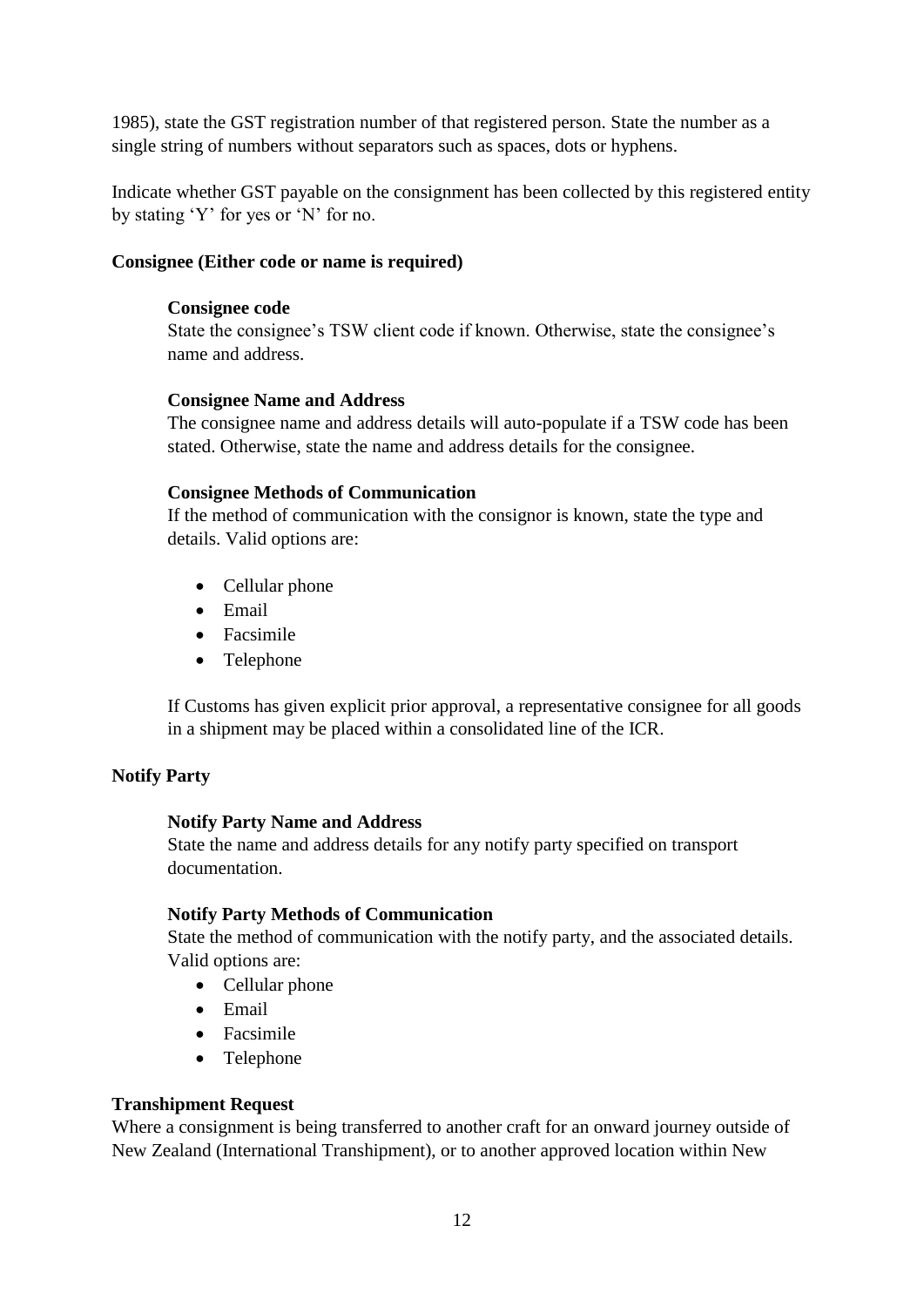Zealand prior to clearance (Domestic Transhipment), then a movement request needs to be submitted.

# **Movement Request Type**

For each transhipment request, indicate whether this is a domestic or international transhipment movement request.

# **Transhipment Destination**

#### *Domestic*

If a domestic transhipment is requested, the place the goods are being moved to needs to be a Customs and MPI approved premises from the Location of Goods list. State either the CCA or the ATF code of the premises. Domestic transhipment requests are not permitted for empty containers as these must be cleared on-wharf.

#### *International*

If an international transhipment is requested, state the Location of Goods code or the New Zealand port code of the place that will have custody of the goods prior to loading for transport from New Zealand. If this is the same as the place of discharge, you must still show the code.

#### **Transfer Transport Mode**

State the mode of transport used to move the consignment from the place of discharge to the Transhipment Destination. The options are:

- $\bullet$  Air
- Multimodal
- Rail
- Road
- Sea (Coastal vessel)
- Sea (Overseas vessel)

# **Export Mode (Air/Sea) (International transhipment only)**

For international transhipment requests, select either Air or Sea for the mode of transport used to transport the consignment out of New Zealand. For international movement requests where the export mode is "Sea", the following information is also required:

**Craft Name** – State the name of the exporting craft. **Voyage Number** – State the voyage number of the exporting craft. **Date of Departure** – State the date of departure for the exporting craft.

#### **Delivery Destination**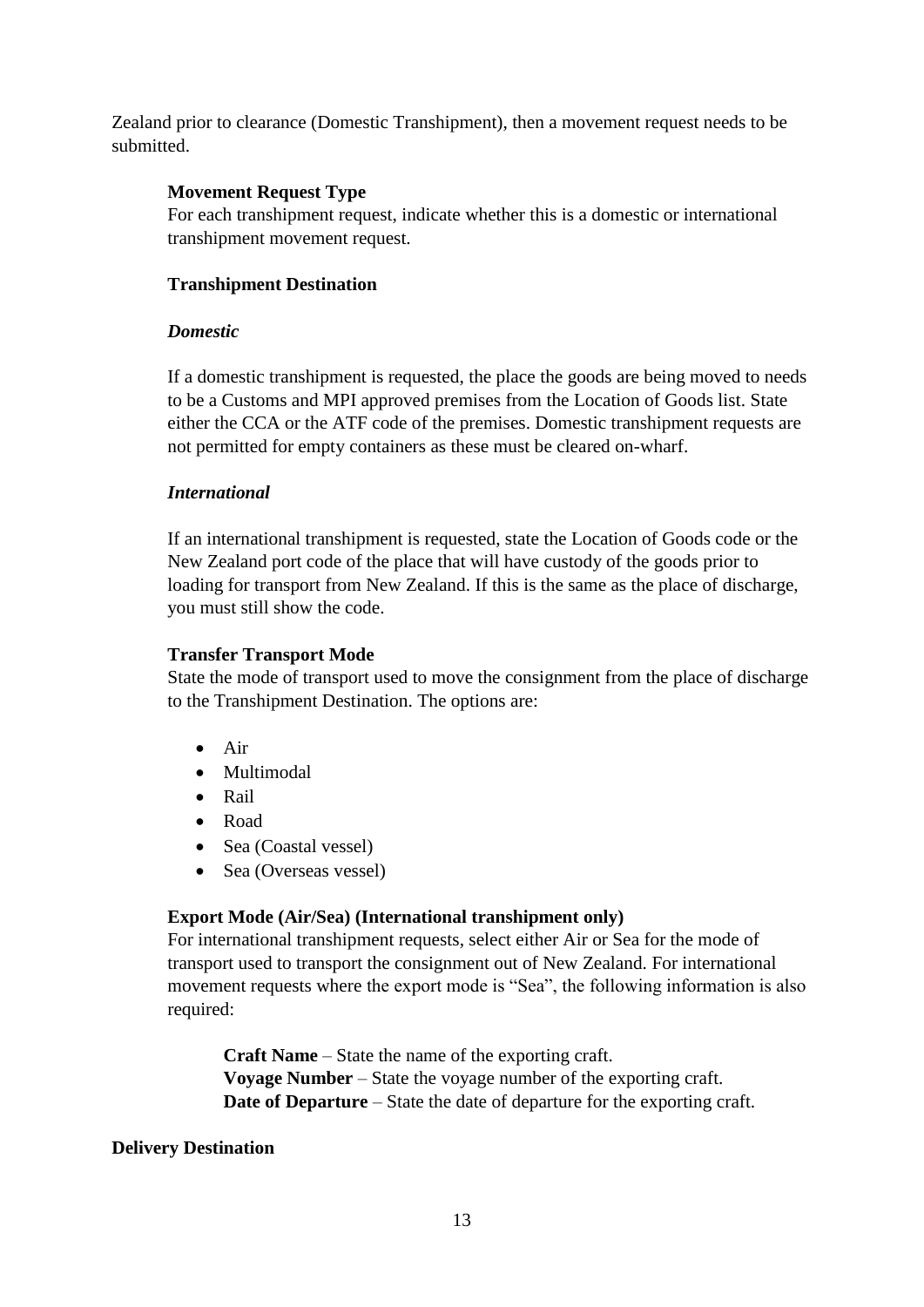#### **Deliver to Party Name and Address**

Enter the name and address details for the New Zealand delivery destination, if different from the Consignee.

#### **Transitional Facility Code**

For empty containers only: if the containers in this consignment need to be directed to an off-wharf transitional facility, state the code of the Transitional Facility where empty containers are to be directed to. This can be obtained from the Premises Operator.

#### **Delivery Notification**

If any party has agreed to be automatically notified of the changing status of the consignment, state either the TSW code or the name and email address of the party. This notification is in addition to the default delivery notification to the Port / Airport or premises where the goods are located. Please be careful that you have checked with the receiving party before entering their details as they will receive all updates on the status of the consignment, and may not wish to.

#### **Party Code**

Enter the TSW client code of the notification party where known. If not known then enter the party name and email address.

#### **Party Name**

Enter the name of the party.

#### **Party Email Address**

Enter the email address of the party.

#### **Documents**

#### **Document Reference**

This field allows you to identify documents that are relevant to the ICR, but that you are not attaching to the ICR. For example, the reference number of a certain type of certificate. State the document type and the appropriate document reference number.

#### **Attach Documents**

Use these fields to attach documents required by agencies, or that you wish to provide. State the document type and its name. Currently the only attachment type option is Other Document. In future, other options may be added for selection.

#### **Consignment Item Field Requirements**

Every consignment must have at least one consignment item associated with it. The consignment item provides information about the goods themselves rather than the transportation information already provided above. Where the country of origin or tariff item is different for any of the items in the consignment, a separate consignment item must be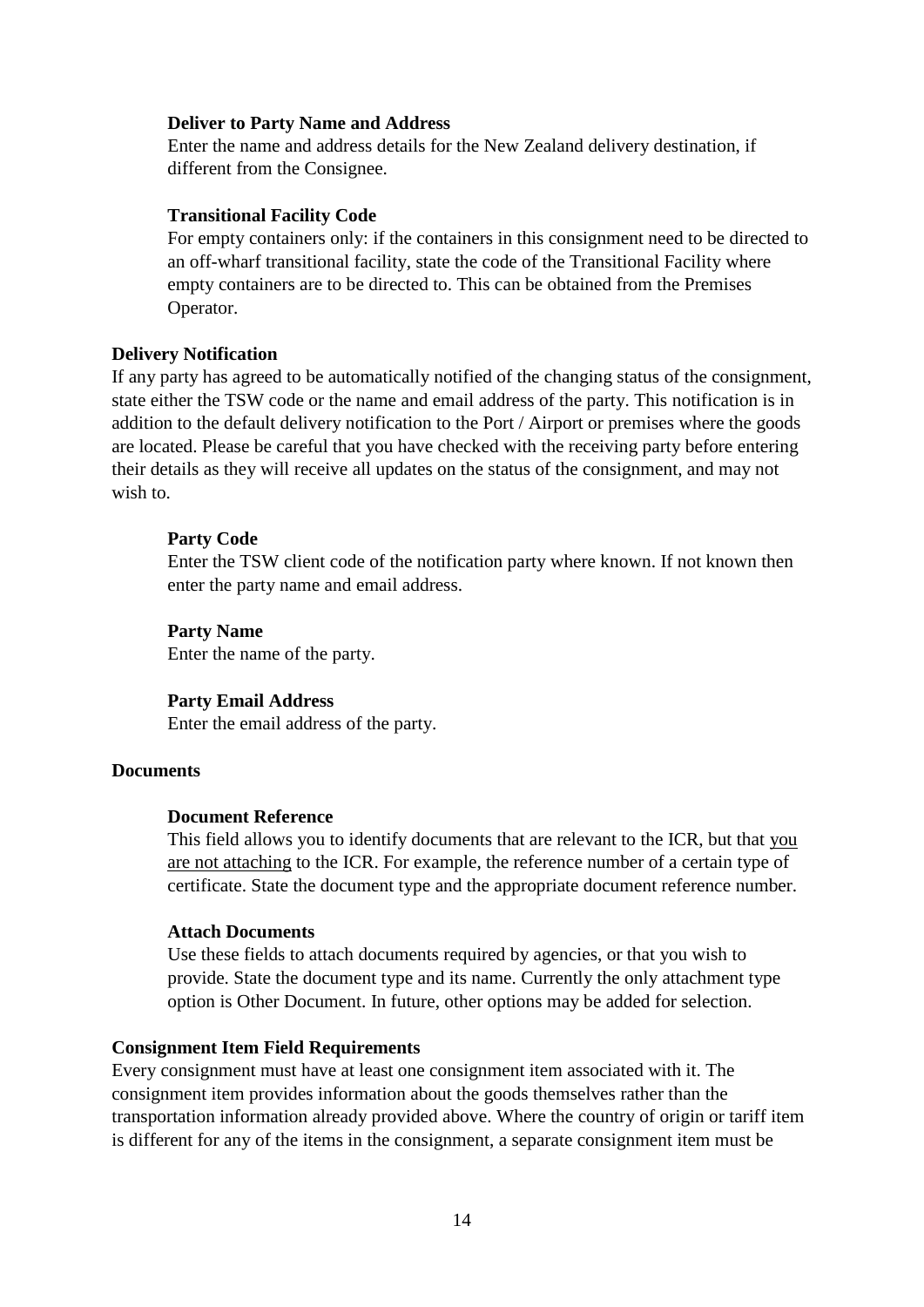completed for each item. A separate consignment line must be completed for each empty container in a consignment.

#### **Consignment Items**

#### **Consignment Item Number**

Consignment items must be numbered sequentially starting with the number 1.

#### **MPI Approved System Number**

If the item is new or used and has been processed in accordance with an MPI approved system number, state the MAS number here.

This field is not auto-populated from a MAS number in the container information.

#### **Container Number**

If you are going to make a statement about the container's new or used status below, state the relevant container number. You can only select a container number from the list you have already provided at consignment level.

# **Empty containers, equipment, machinery or vehicles New or Used (MUD) indicator**

State whether any empty containers, machinery or vehicles within the consignment are new or used.

#### **Commodity**

#### **Cargo Description**

State a plain, English language description of the goods, sufficient to describe them for border agency purposes. This must not be the tariff description or product codes from the invoice.

# **Tariff Item (required for write-off consignments valued over NZ\$400, unless Customs approval given)**

If write-off is requested for consignments whose value for duty is greater than NZ\$400, the accurate 11- digit tariff classification in accordance with the [Working](https://www.customs.govt.nz/business/tariffs/working-tariff-document/)  [Tariff Document of New Zealand](https://www.customs.govt.nz/business/tariffs/working-tariff-document/) must be stated for the items in the consignment. Tariff items may be omitted by some brokerages, but only if Customs has given such brokerages explicit prior approval (with such approval only being able to be given in relation to shipments of low-risk goods valued between NZ\$400 and NZ\$1,000).

For other consignments, the submitter may choose whether to state a tariff classification, and whether at either at 6 digit or 11 digit level. Where stated at 6-digit level, the tariff classification must be in accordance with the Harmonised System maintained by the World Customs Organisation. Where stated at 11 digits level, the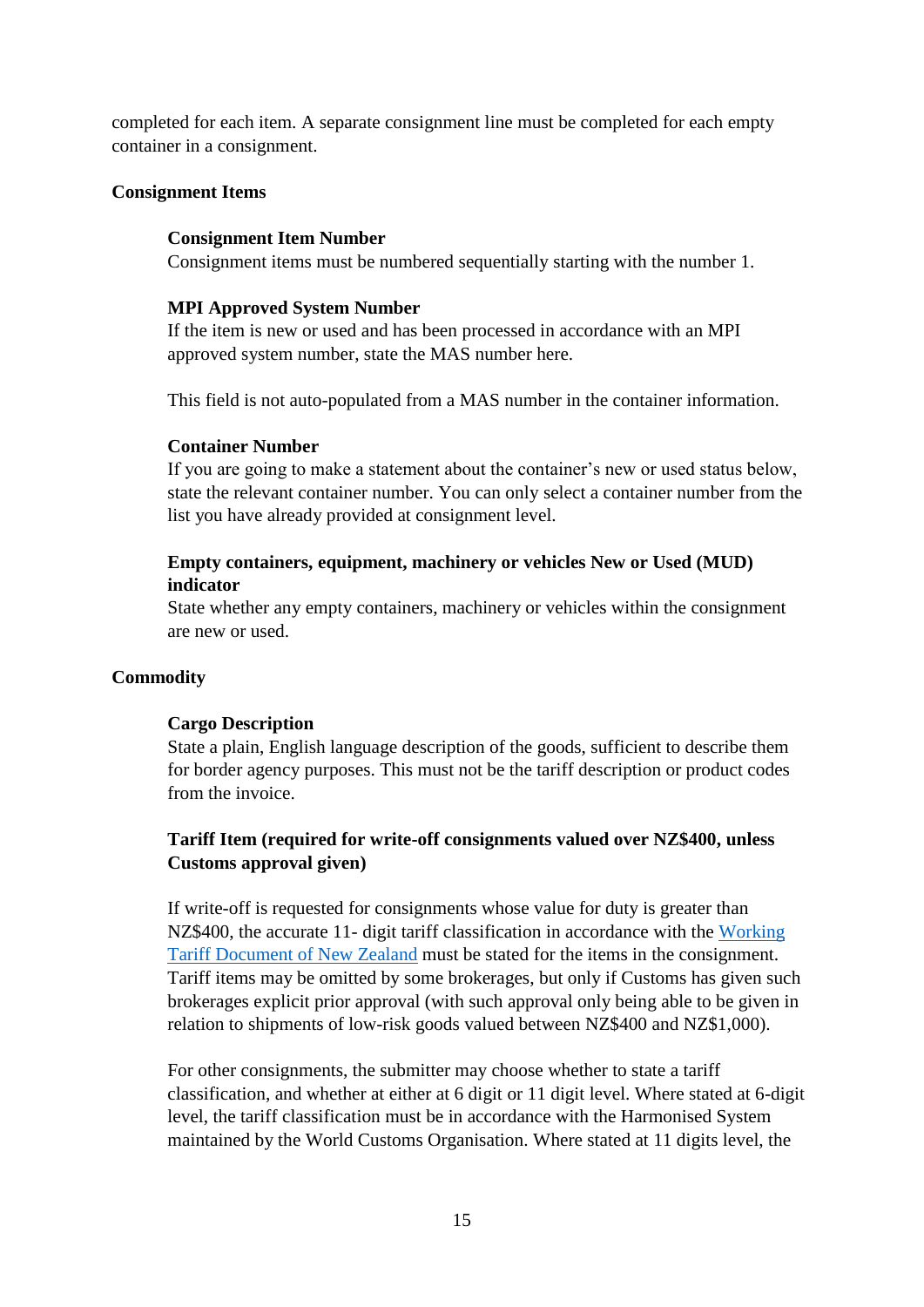tariff classification must be in accordance with the [Working Tariff Document of New](https://www.customs.govt.nz/business/tariffs/working-tariff-document/)  [Zealand.](https://www.customs.govt.nz/business/tariffs/working-tariff-document/)

Input as a single string of 6 or 11 characters e.g. 853720 or 8537200009G. Do not enter dots or spaces.

The tariff information provided here will aid border agencies in their risk assessment and may speed up processing by reducing the need for intervention.

# **Item Value & Currency (required for write-off requests)**

If write-off of the consignment is being requested, state the value for duty of the item and the code for the currency in which the goods have been valued. If the sale was not in NZ dollars, you must use the current Customs exchange rates (found at [https://www.customs.govt.nz/business/import/customs-exchange-rates/\)](https://www.customs.govt.nz/business/import/customs-exchange-rates/).

The value and currency can be stated if write-off is not requested.

If Customs has given explicit prior approval, a representative item value for all lowvalue goods in a shipment seeking write-off may be placed within a consolidated line of the ICR.

# **Country of Origin (required for write-off requests)**

If write-off of the consignment is being requested, state the two-character ISO code for the item's country of origin.

It is important to comply with the relevant rules of origin when you select the country code.

# **Gross Weight Item Level in KG (required except for empty containers)**

State the gross weight of the consignment item. The gross weight must be stated in kilograms and include the packaging but exclude the transport equipment.

This information is not required where the consignment item is an empty container.

# **Identity Type and Number**

Where any unique number for the goods is assigned by the manufacturer, producer or grower, the identity number should be stated.

Unique identity numbers must be stated for:

- $\bullet$  Motor Vehicles the vehicle identification or chassis number must be stated
- Live Animals the tag, chip or tattoo number must be stated. In the case of some animals this is a requirement under the National Animal Identification Act 2012 (imported cattle or deer) or the Biosecurity Act 1993
- Used Machinery the serial number must be stated if known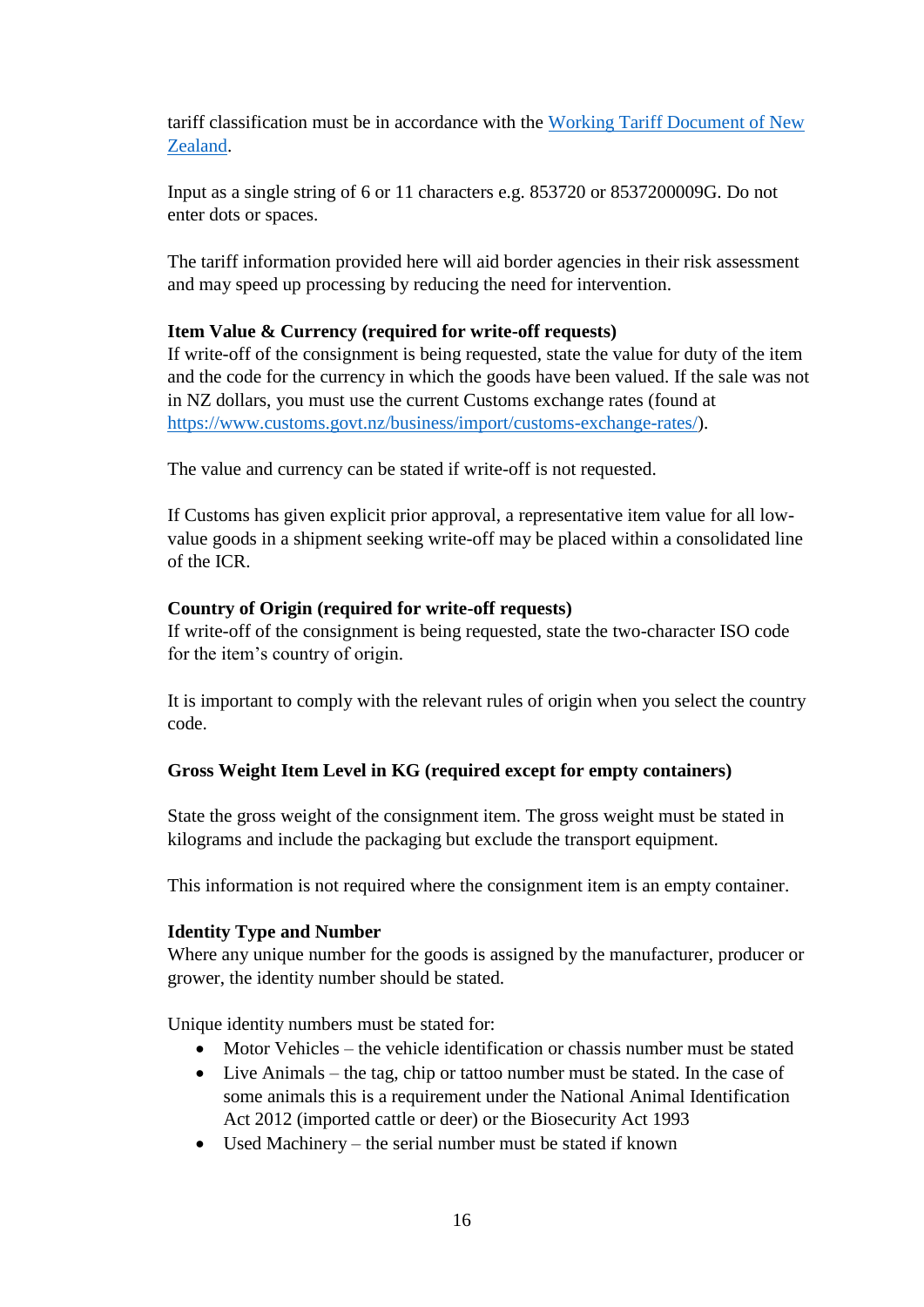Agricultural compounds and veterinary medicines – in accordance with the Agricultural Medicines and Veterinary Compounds Act 1997.

If you state an identity number you must also state the relevant code type.

#### **Other Classification Type and Classifications**

This field is intended to enable other international or New Zealand codes to be provided in addition to the tariff item. Currently the only option is for "United Nations Dangerous Goods List". If you are providing the dangerous goods code, show SSO as the type and provide the relevant classification number from the UN list.

#### **Flashpoint Temperature**

The flashpoint is the minimum temperature at which the substance will ignite on application of an ignition source. Where known, state the flashpoint of any hazardous goods. The temperature should be stated in degrees Celsius (CEL). Negative temperatures must be preceded by a minus (-) sign.

#### **Storage Temperature**

The temperature required to be maintained for a commodity, or in a container, or in a conveyance can be stated. Where known, the temperature should be stated in degrees Celsius (CEL). Negative temperatures must be preceded by a minus (-) sign.

#### **Minimum Storage Temperature**

The minimum temperature required to be maintained for a commodity, or in a container, or in a conveyance can be stated. Where known, the temperature should be stated in degrees Celsius. Negative temperatures must be preceded by a minus (-) sign.

#### **Maximum Storage Temperature**

The maximum temperature required to be maintained for a commodity, or in a container, or in a conveyance can be stated. Where known, the temperature should be stated in degrees Celsius. Negative temperatures must be preceded by a minus (-) sign.

#### **Packaging**

#### **Number of Packages & Package Type (required except for empty containers)**

State the quantity and type of the external packaging. Use the relevant package codes available on Custom's website. The full list of Package Type codes is listed under UN/EDIFACT Recommendation 21 Annex V.

Only **ONE** row of package information will be accepted per consignment item

**For bulk cargo**: The package number '1' must be stated. The package type must be one of the bulk kind e.g. 'Bulk, scrap metal'.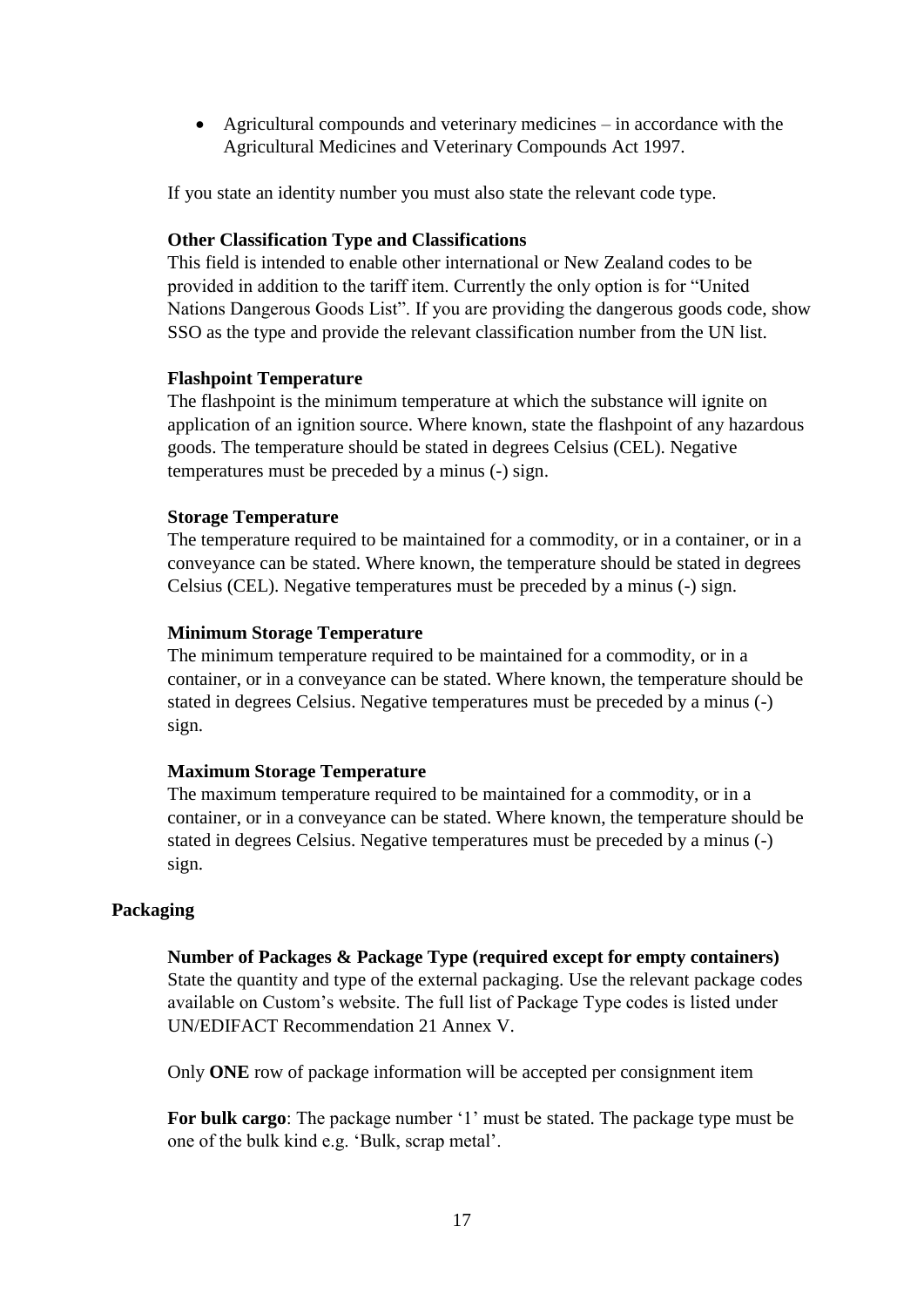**Note** – the most reliable source of the correct number and type of packages is the Bill of Lading or House Way Bill.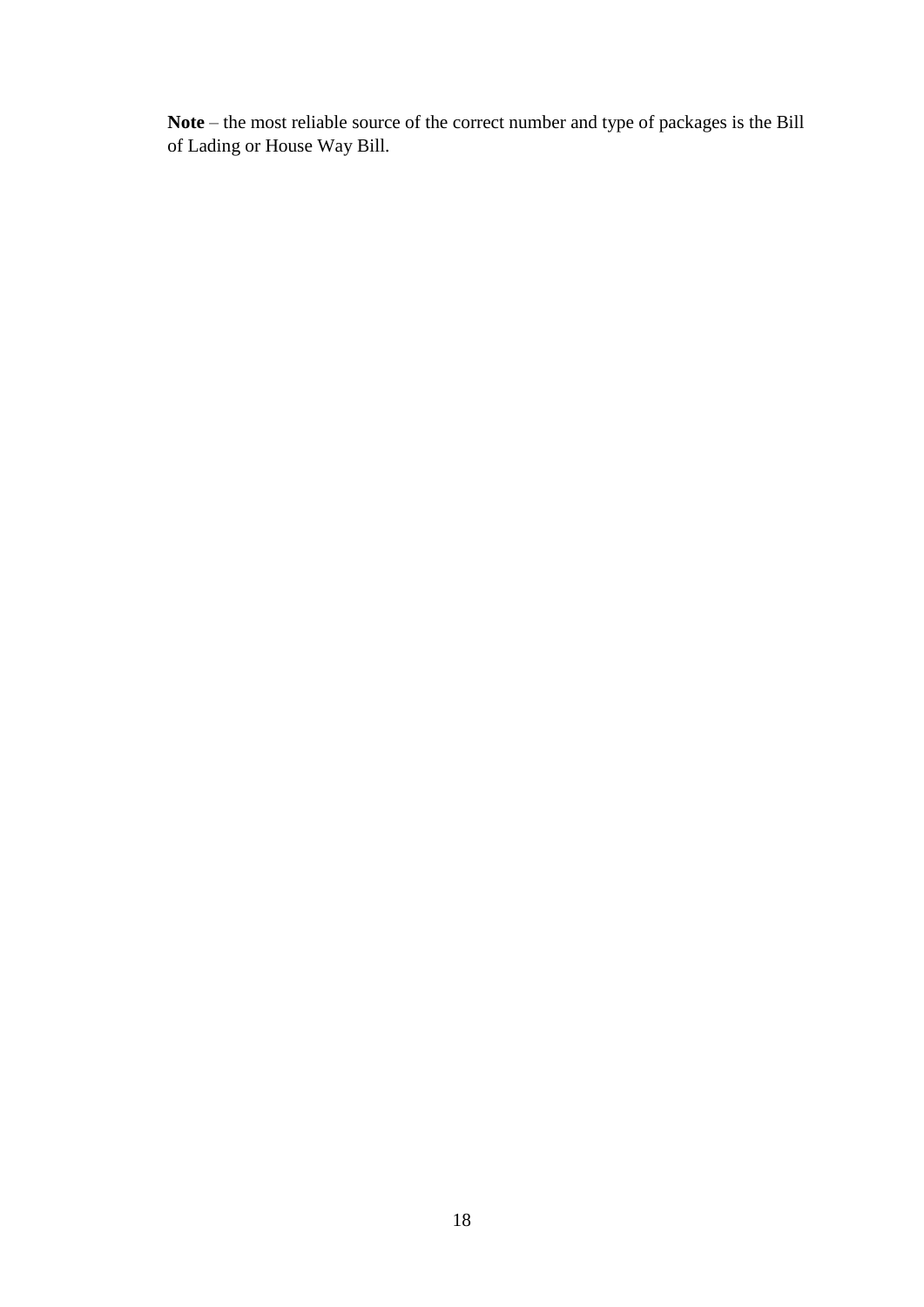# **Schedule 2 Electronic Message Format for Inward Cargo Report in relation to Sea Cargo**

Ref  $r$  2.1(c)

Submitter Code Declarant Code Sender's Reference

# **Craft Details**

Transport Mode Craft Name Carrier Code or Carrier Name IMO/Lloyds Number Voyage Number Estimated Date of Arrival in New Zealand New Zealand Port of Arrival

# **Additional Information**

Carrier Cargo Report Remarks MPI Account Number and MPI Account Name

#### **Documents**

Document Reference Attach Documents

# **Consignment Field Requirement**s

Consignment Number Write-Off Request Repack Indicator Shipment Port of Origin Consignment Value in NZD Transhipment Place Code Port of Loading Port of Discharge Method of Payment for Freight Date and Time of Arrival at Place of Discharge MPI Account Number and MPI Account Name Location of Goods Code and Name

#### **Consolidation**

Is this consignment a consolidation?

# **Bill**

Master Bill Number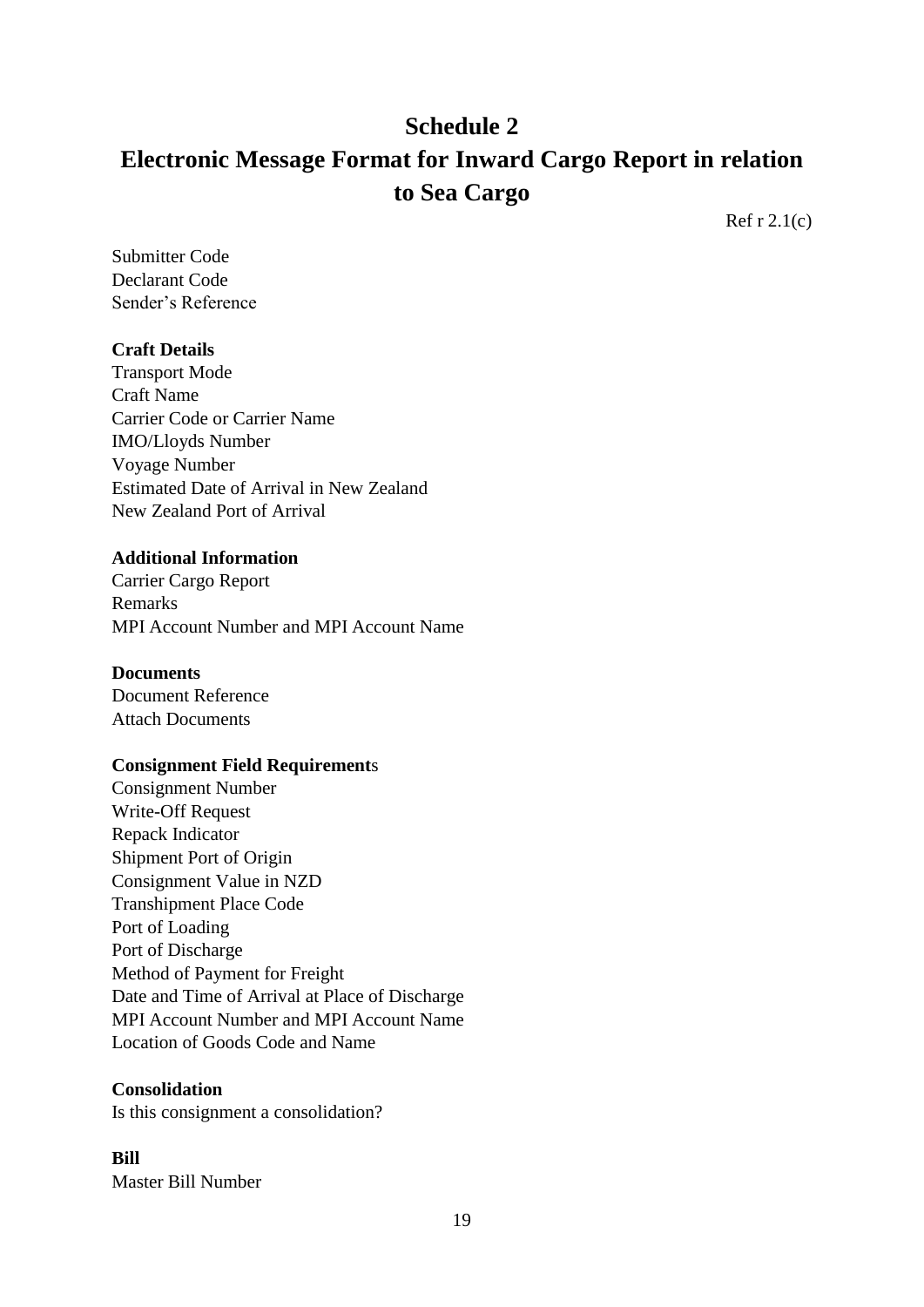Bill Type Bill Number Deconsolidator Code and Name (required for consolidated consignments) Handling Instructions

#### **Container Pack Location**

Container Pack Location and Address

#### **Containers**

Container or Pallet Number Container Status Container or Pallet Size/Type Stow Position MPI Quarantine Declaration MPI Approved System (MAS) Number Attached Equipment Container Pack Location Seal Number

# **Consignor**

Consignor Name and Address Consignor Methods of Communication

### **Overseas Registered Supplier and Prepaid GST Indicator**

#### **Consignee**

Consignee code Consignee Name and Address Consignee Methods of Communication

#### **Notify Party**

Notify Party Name and Address Notify Party Methods of Communication

#### **Transhipment Request**

Movement Request Type Transhipment Destination Transfer Transport Mode Export Mode Craft Name Voyage Number Date of Departure

# **Delivery Destination**

Deliver to Party Name and Address Transitional Facility Code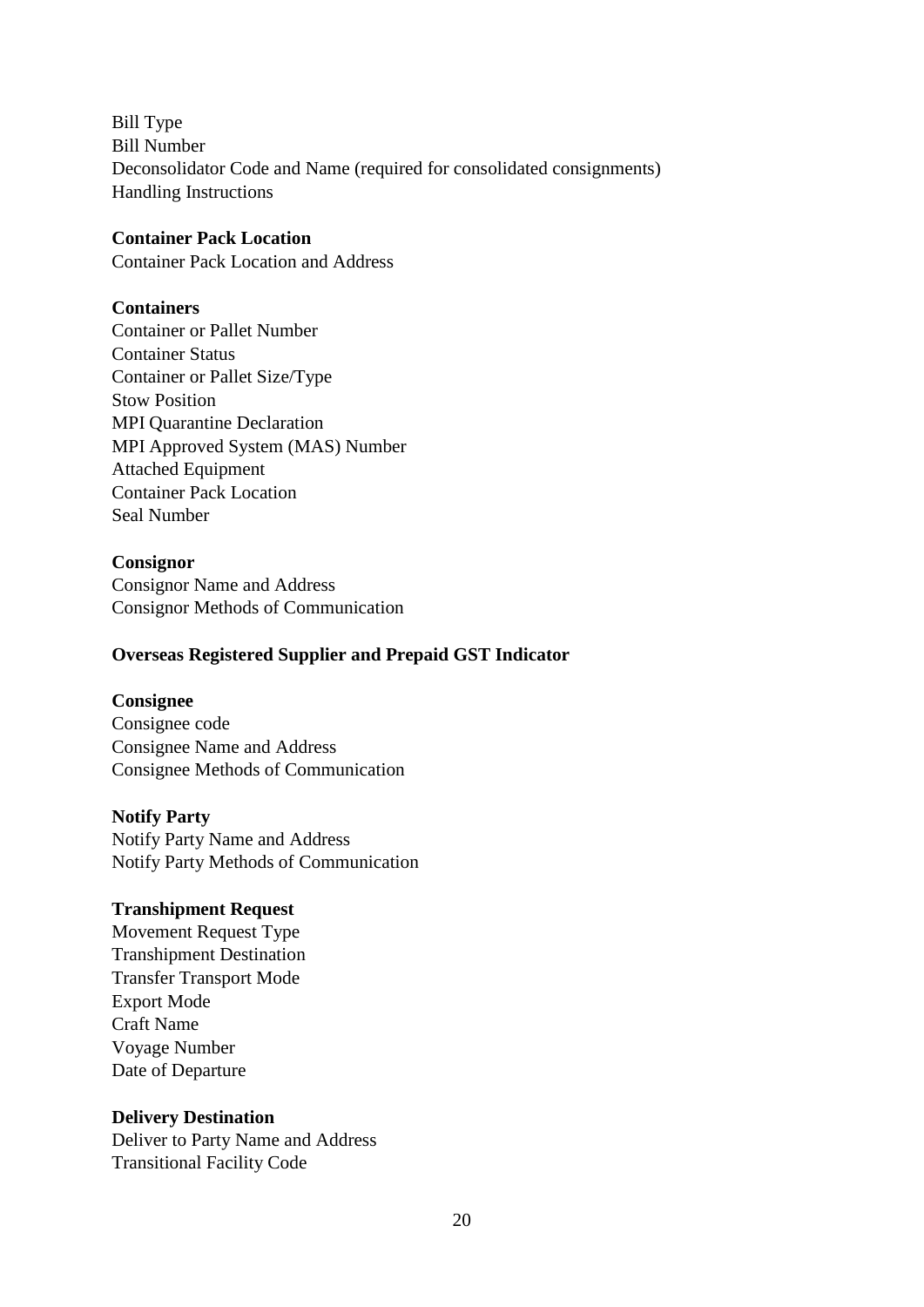#### **Delivery Notification**

Party Code Party Name Party Email Address

#### **Documents**

Document Reference Attach Documents

#### **Consignment Item Field Requirements**

### **Consignment Items**

Consignment Item Number MPI Approved System Number Container Number Empty containers, equipment, machinery or vehicles New or Used (MUD) indicator

#### **Commodity**

Cargo Description Tariff Item Item Value & Currency Country of Origin Gross Weight Item Level in KG Identity Type and Number Other Classification Type and Classifications Flashpoint Temperature Storage Temperature Minimum Storage Temperature Maximum Storage Temperature

#### **Packaging**

Number of Packages & Package Type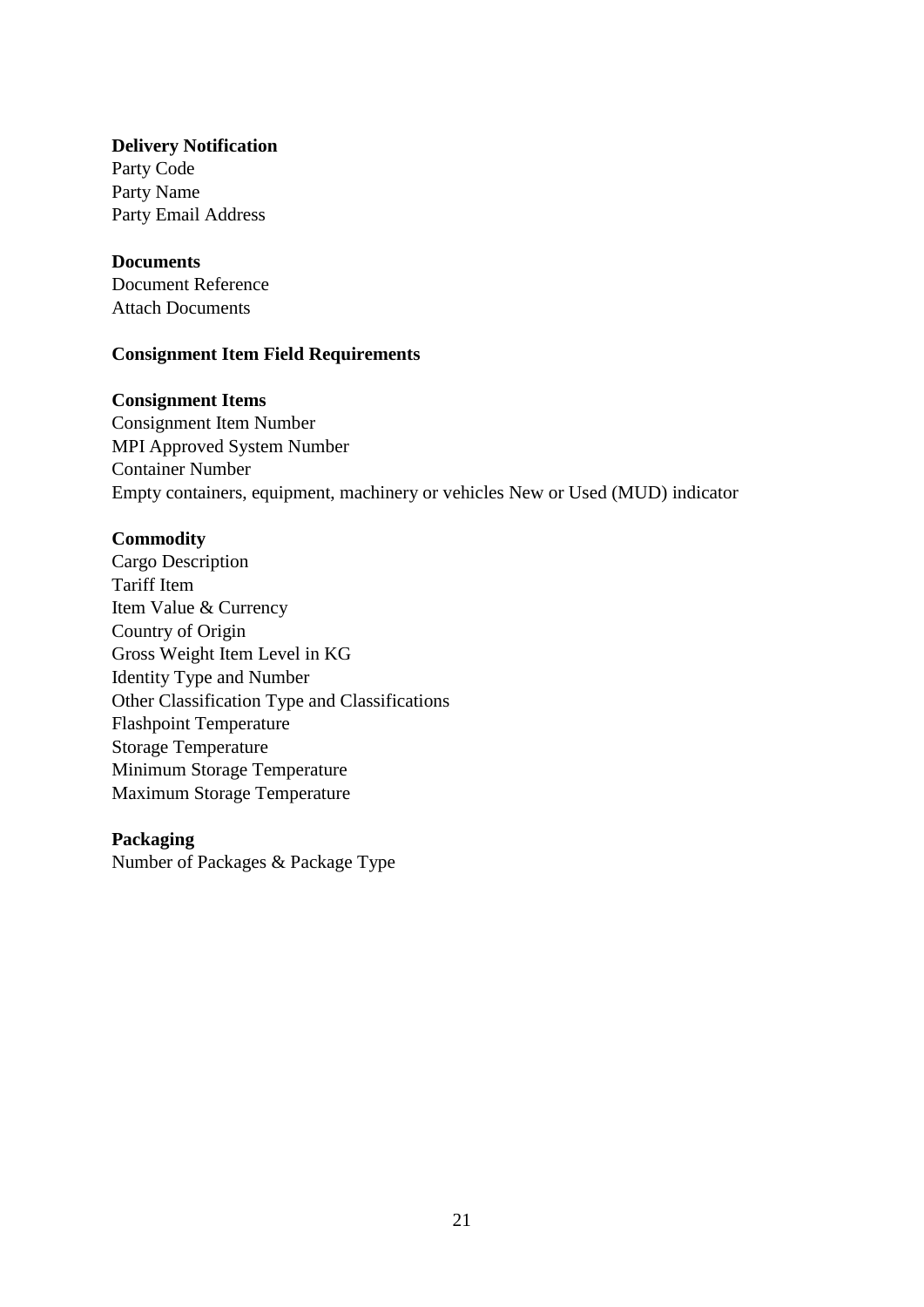# **Schedule 3 Particulars to be provided in Inward Cargo Reports in relation to Air Cargo**

Ref r2.2(b)

Note:

The particulars set out below relate to both the Trade Single Window (TSW) Online system operated by the New Zealand Customs Service, and commercial or in-house software systems. The titles of the fields and the order in which they appear reflect the TSW Online system, so may differ from the titles and order shown in other systems.

#### **Declaration**

#### **Submitter Code**

State the Customs client code of the organisation that is submitting the ICR.

#### **Declarant Code (required only when an ICR includes write-off requests)**

'Write-off' is the clearance by Customs and MPI of a consignment for which a Customs Import Entry is not required. State the Customs declarant code of the person requesting the write-off.

#### **Sender's Reference**

State the submitter's unique reference number for this transaction. This must not include special characters such as !@?

# **Flight Details**

#### **Transport Mode**

State "Air" as the method of transport to New Zealand.

#### **Flight Number**

State the flight number of the aircraft on which the goods will arrive in New Zealand. The flight number must conform to the list published on the flight numbers list on Customs' website.

#### **Carrier Code or Carrier Name**

Where the carrier is submitting the ICR, or you know the carrier's TSW client code, state it here. Otherwise state the Carrier Name, for example 'Air New Zealand'.

#### **Estimated Date of Arrival in New Zealand**

State the date the importing craft is expected to arrive at the New Zealand airport of arrival, in the format DD/MM/YYYY.

#### **New Zealand Port of Arrival**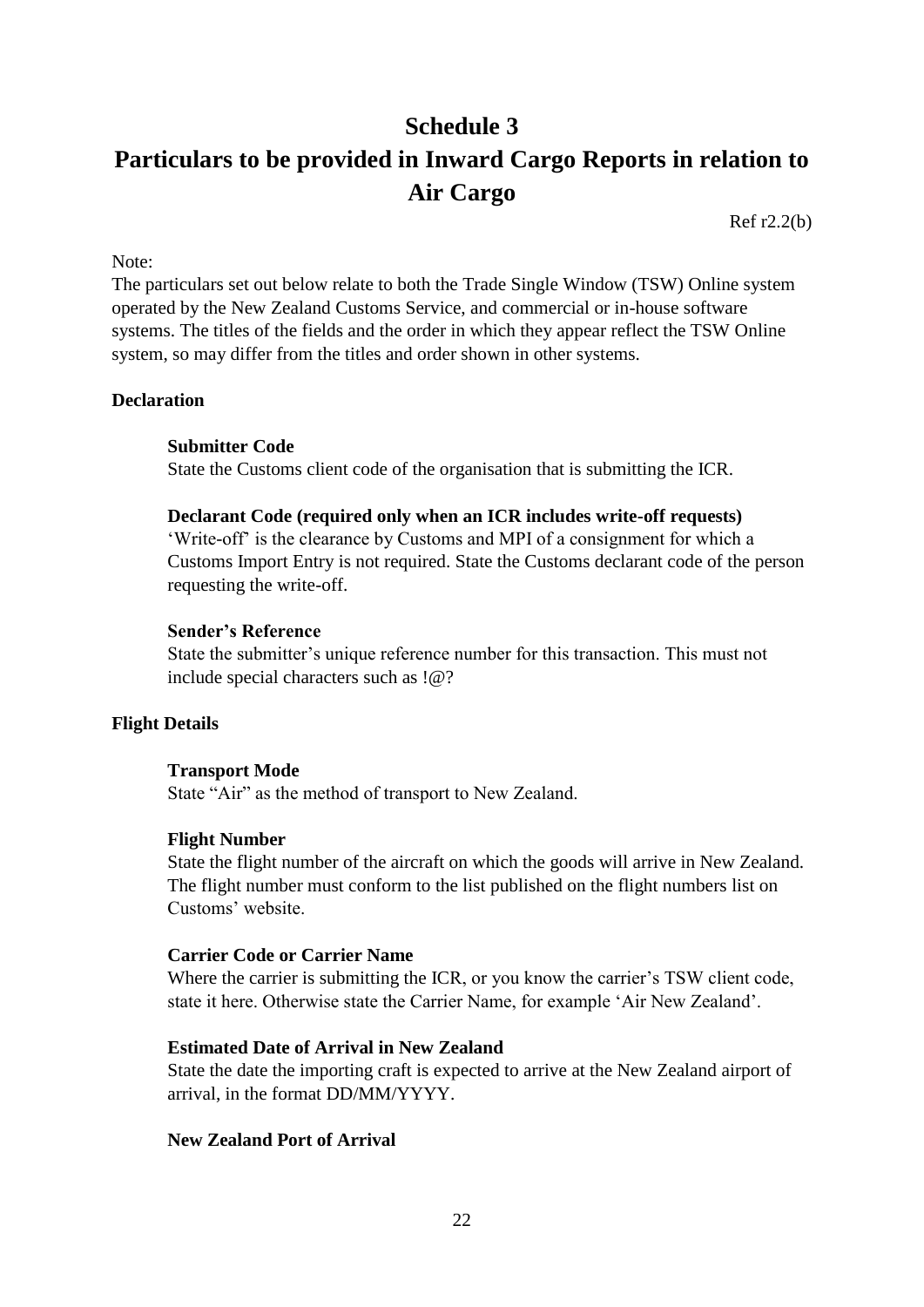State the five-character UN/LOCODE of the first New Zealand airport that the importing craft will arrive at after entering New Zealand airspace. Refer to United Nations Code for Trade and Transport Locations (found at [http://www.unece.org/cefact/locode/service/location.html\)](http://www.unece.org/cefact/locode/service/location.html).

# **Additional Information**

# **Carrier Cargo Report**

If the ICR is being submitted by, or on behalf of the carrier to fulfil the carrier obligations under Section 14 of the Customs and Excise Act 2018, then this indicator must state 'Yes'.

If the ICR is being submitted to report consolidated consignments, or to request write-offs or transhipments only, then this indicator must state 'No'.

# **Remarks**

Provide any additional information relevant to government agencies that you wish to pass on. This is a free text field but special characters (e.g. !@?) are not accepted. Note agencies may not act on information provided in this field so it must not be used as a replacement for providing accurate information in other fields, and if the information is significant then you must contact the relevant agency.

#### **MPI Account Number and MPI Account Name**

Enter the MPI account number and name relevant to this consignment if applicable.

#### **Documents**

#### **Document Reference**

This field allows you to identify documents that are relevant to the ICR, but that you are not attaching to the ICR. For example, the reference number of a certain type of certificate. State the document type and the appropriate document reference number.

#### **Attach Documents**

Use these fields to attach documents as required by agencies, or that you wish to provide. State the document type and its name. Currently the only attachment type option is Other Document. In future, other options may be added for selection.

#### **Consignment Field Requirements**

#### **Consignment Number**

Sequentially number the consignments covered by the ICR in order starting with the number 1.

# **Write-Off Request (required for write-off)**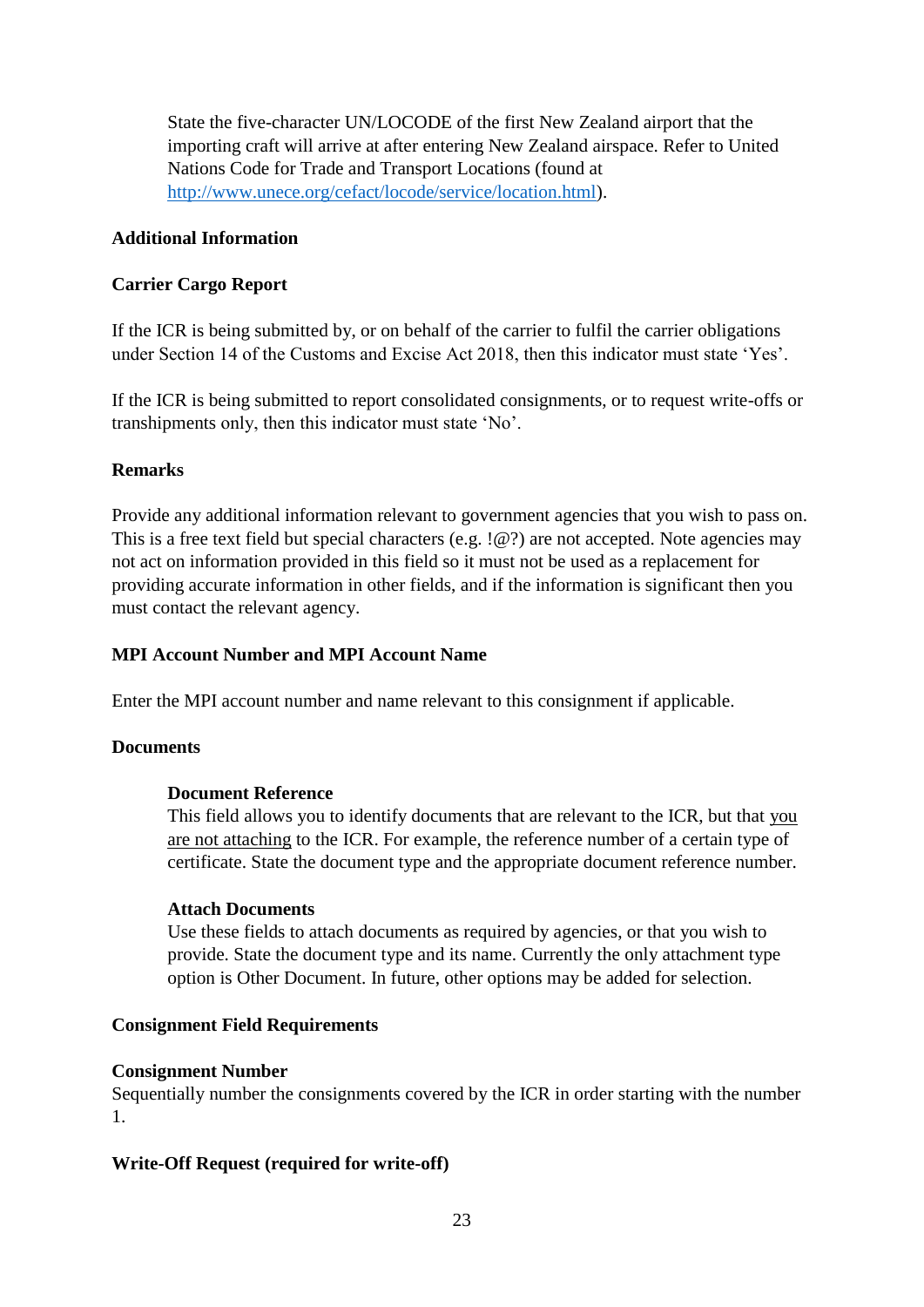'Write-off' is the clearance by Customs and MPI of a consignment for which a Customs Import Entry is not required, but that require the agencies' permission for the goods to enter New Zealand. If you are requesting write-off of a consignment, state 'Yes'.

# **Repack Indicator**

Check this field if the consignment a consignment is to be repacked into sub-consignments that will ultimately require different clearance processes e.g. part destined for NZ, part destined for overseas.

# **Shipment Port of Origin**

State the five-character UN/LOCODE of the overseas port from which the goods were initially despatched. For example, for a shipment from London Gatwick that has transhipped through Singapore, the port of origin would be London Gatwick. Use the United Nations Code for Trade and Transport Locations (found at [http://www.unece.org/cefact/locode/service/location.html\)](http://www.unece.org/cefact/locode/service/location.html).

# **Consignment Value in NZD (required for write-off)**

If write-off of the consignment is being requested, state the total FOB value of all items in the consignment in New Zealand dollars. FOB is an incoterm, definitions for which are available on the Incoterms website (found at [https://iccwbo.org/resources-for-business/incoterms](https://iccwbo.org/resources-for-business/incoterms-rules/)[rules/\)](https://iccwbo.org/resources-for-business/incoterms-rules/).

If Customs has given explicit prior approval, a representative value for all low-value goods in a shipment seeking write-off may be placed within a consolidated line of the ICR.

# **Transhipment Place Code**

If the consignment changed craft as part of its flight to New Zealand, state the five-character UN/LOCODE of each port through which it was transhipped prior to the last port of loading. For example, if a shipment from London Gatwick transferred craft in both Dubai and Singapore, the transhipment place would be AEDXB for Dubai. Use the United Nations Code for Trade and Transport Locations (found at

[http://www.unece.org/cefact/locode/service/location.html\)](http://www.unece.org/cefact/locode/service/location.html).

# **Port of Loading**

State the five-character UN/LOCODE of the port at which the consignment was loaded onto the craft for the final leg of the journey to New Zealand. For example, for a shipment from London Gatwick that transferred craft in both Dubai and Singapore, the port of loading would be Singapore. Use the United Nations Code for Trade and Transport Locations (found at [http://www.unece.org/cefact/locode/service/location.html\)](http://www.unece.org/cefact/locode/service/location.html).

# **Port of Discharge**

State the five-character UN/LOCODE of the New Zealand port at which the consignment is expected to be discharged from the importing craft. Use the five-character United Nations Code for Trade and Transport Locations (found at

[http://www.unece.org/cefact/locode/service/location.html\)](http://www.unece.org/cefact/locode/service/location.html).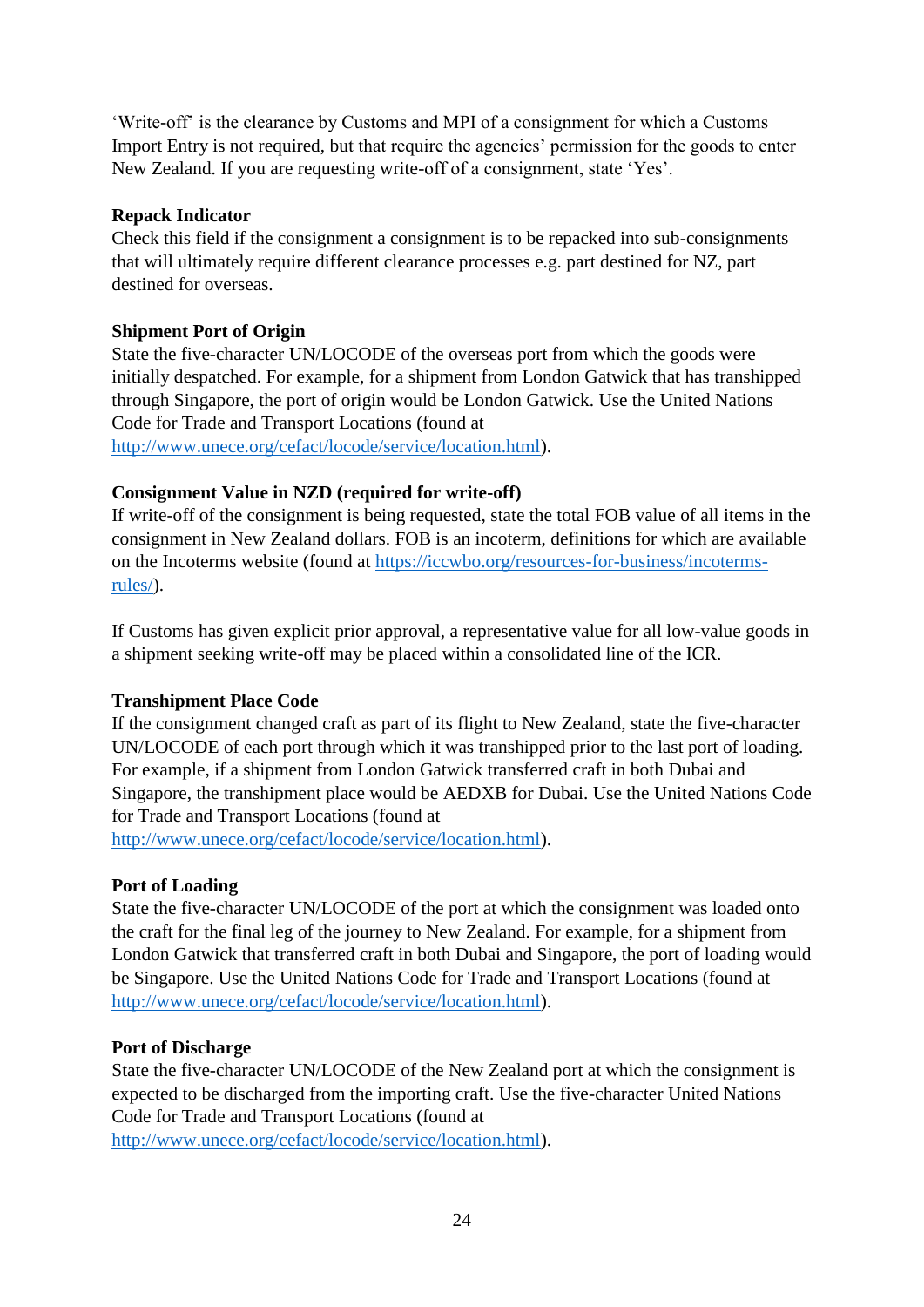# **Method of Payment for Freight**

Where known, state the method of payment by which the freight charges for the consignment were paid. Where this is unknown, state 'Not Specified'.

# **Date and Time of Arrival at Place of Discharge**

State the date and time the craft is expected to arrive at the New Zealand port of discharge for the consignment, using the format DD/MM/YYYY. If the ICR is being submitted after the craft has arrived in New Zealand, then the actual date and time of arrival should be entered.

# **MPI Account Number and MPI Account Name**

Where MPI may charge back costs for their activity related to this consignment, enter the MPI account number and name applicable to this consignment only.

# **Location of Goods Code and Name**

State the TSW Location of Goods of the premises at which the consignment will be held awaiting clearance. This refers to the freight forwarder's store or other premises approved by both Customs and MPI to hold imported consignments awaiting clearance. The premises must be both a Customs Controlled Area (CCA) and an MPI Transitional Facility (TF), but either code can be stated.

This location will be electronically notified when the consignment clearance or movement is approved.

The list of Location of Goods premises and their codes is available on the Customs website (found at [https://www.customs.govt.nz/business/trade-single-window/location-of-goods](https://www.customs.govt.nz/business/trade-single-window/location-of-goods-codes/)[codes/\)](https://www.customs.govt.nz/business/trade-single-window/location-of-goods-codes/).

#### **Consolidation (required for consolidated consignments)**

#### **Is this consignment a consolidation?**

Cargo must be reported at House Bill equivalent level. For airfreight, this must be provided by the Carrier unless Customs has approved an application from an express courier for dispensation to submit the house bill detail ICR. Where this is the case, and House Bill equivalent data is unavailable to the carrier, the submitter of a Carrier ICR must use this field to indicate the consignment is a consolidation. It will then become the responsibility of the party indicated in the "Deconsolidator" fields to report the consignment at House Way Bill equivalent level.

Note: consolidations are not eligible for write-off until they are reported at House Bill level.

**Bill** 

#### **Master Bill Number**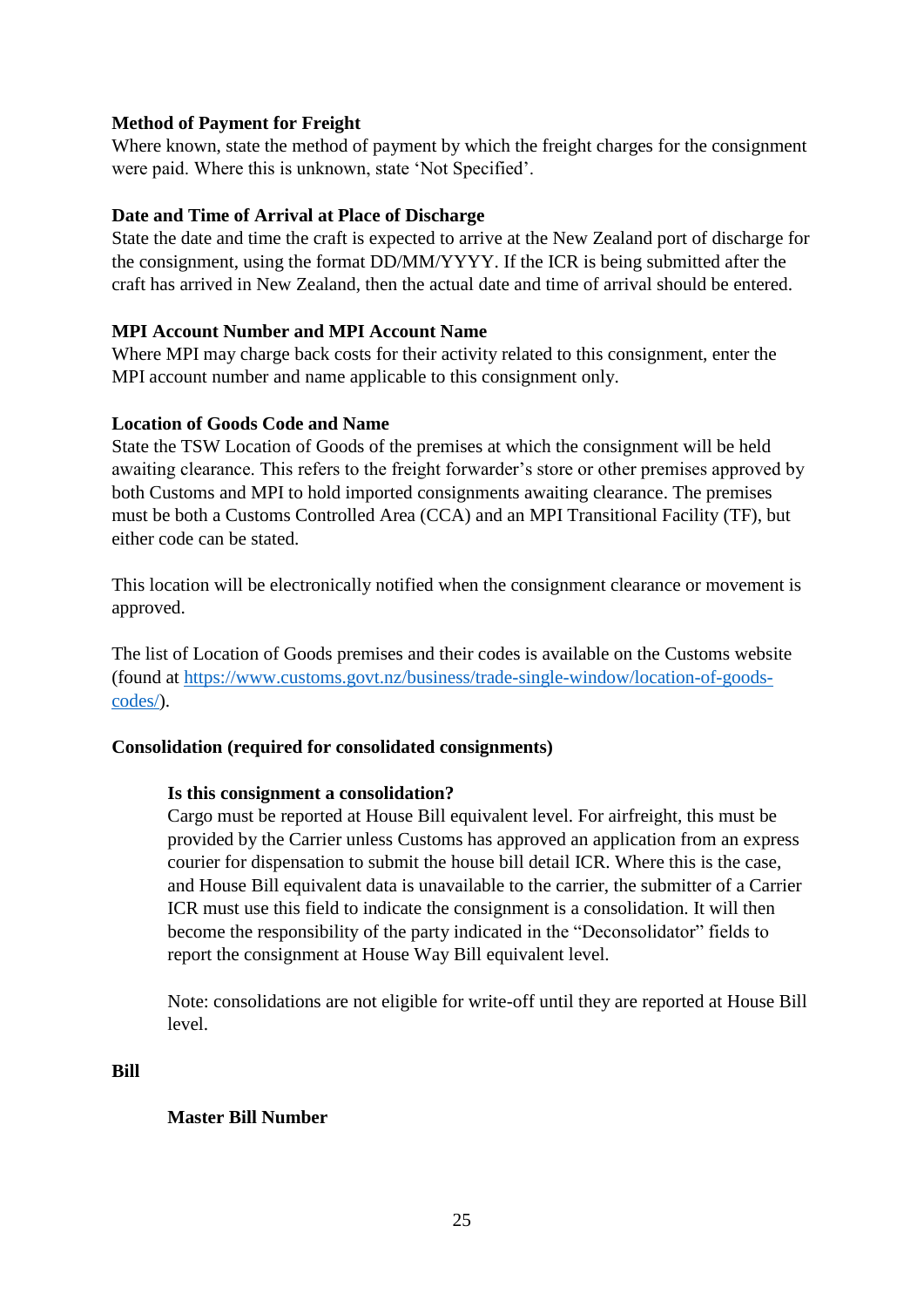When the consignment is part of a consolidation and is being reported at House Way Bill level (or equivalent), state the Master Bill number for the consolidation in this field.

Where the consignment is not a consolidation, or is a consolidation but the House Bill level details are not being reported in the ICR, then do not state the bill number in this field. Instead, use the Bill Number field below, and state 'Bill Type' as 'MB' (Master Bill).

# **Bill Type**

State the bill type relevant to the bill level for each consignment. Valid types are:

- House Way Bill
- Master Bill

Where the consignment is not a consolidation, or is a consolidation but the House Bill level details are no being reported in the ICR, state 'Bill Type' as 'MB' (Master Bill) and use the Bill Number field below.

# **Bill Number**

State the bill number for the consignment according to the bill type.

### **Deconsolidator Code and Name (required for consolidated consignments)**

If you have stated 'Yes' in the 'is this consignment is a consolidation' field above, enter the TSW code of the party who will be providing the House Way Bill / Bill of Lading information. If you don't know the code, state the party's name.

# **Handling Instructions**

If you would like handling instructions to be passed to the Location of Goods premises, state these here. This should be provided as a single string of text with no special characters. Note that Customs and MPI take no responsibility for these instructions being passed on or carried out.

# **Containers**

Note: Container information is generally not required for air cargo unless the consignment is going to be transported 'off airport' in an air cargo container, or the aircraft is carrying shipping containers.

#### **Container Number (required for shipping containers)**

Where the consignment is a shipping container or has been packed in a shipping container, state the UN/EDIFACT code for the container size. Descriptions and codes are located at https://www.unece.org/trade/untdid/d03a/tred/tred8155.htm. If the consignment is packed in an air cargo container and this needs to be advised to Customs or MPI, state the aircan number.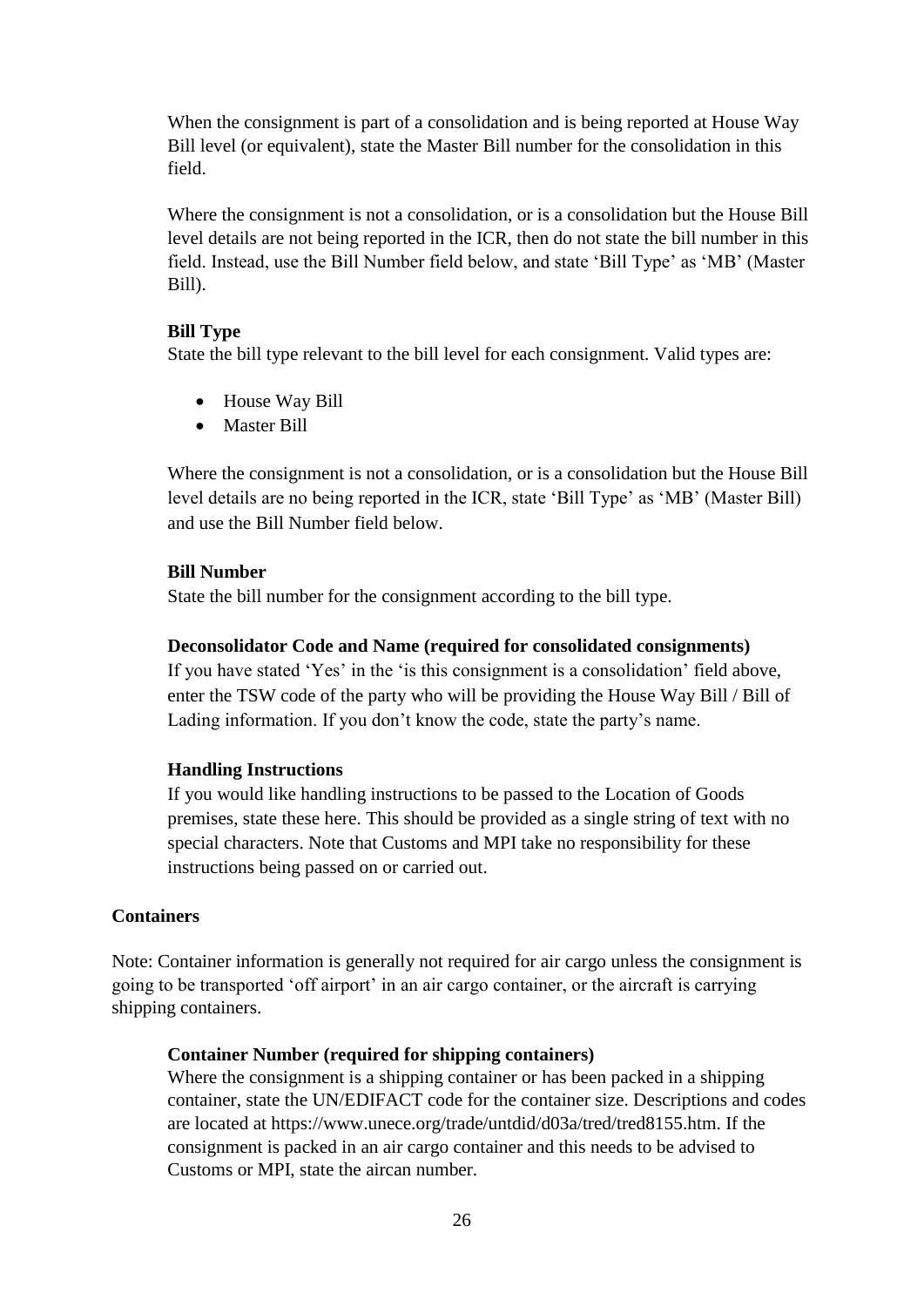# **Container Status (required for shipping containers)**

Where the consignment is a shipping container or has been packed in a shipping container, state the status as one of the following:

- $\bullet$  Bulk where the goods have been shipped in a bulk container, for example grain shipped in a specialist grain/bulk container
- Empty an empty container (not containing any goods), where either the container itself is the goods being imported, or where the container will continue to be used to transport goods
- Full load only one consignment is packed in the container, and the consignment contains goods for only one consignee
- Full, contains multiple LCL consignments more than one consignment has been packed into the container. The container contains multiple less than container load (LCL) consignments that individually do not occupy the full space available in a container. The consignments must have at least two different consignees in New Zealand.

# **Container or Pallet Size/Type (required for shipping containers)**

Where the consignment is a shipping container or has been packed in a shipping container, state the UN/EDIFACT code for the equipment type. Descriptions and codes are located at https://www.unece.org/trade/untdid/d03a/tred/tred8155.htm. If the consignment is packed in an air cargo container and this needs to be advised to Customs or MPI, state 'Unit Load Device / Aircan', or enter other equipment size and type descriptions as needed. These are located at UN/EDIFACT 8155. For palletised shipments, enter code 16 or state 'exchangeable pallet',

#### **Stow Position**

State the position of the container or pallet on the craft, where known.

# **MPI Quarantine Declaration**

If there is no Quarantine Declaration or it is unknown whether there is one, leave this field blank.

If there is a Quarantine Declaration and the container status is full, answer the five yes/no response codes exactly as shown in the MPI Quarantine Declaration. The questions are:

- **QD1. Cleanliness** At the time of packing, were the container(s) inspected internally and externally, and are clean and free from contamination with live organisms, material of plant or animal origin, soil and water?
- **QD2. Restricted Packaging Materials -** Has any soil, peat, moss, used sacking material, used tyres, hay, straw, chaff or any packing material contaminated with the above been used within the container(s) listed above?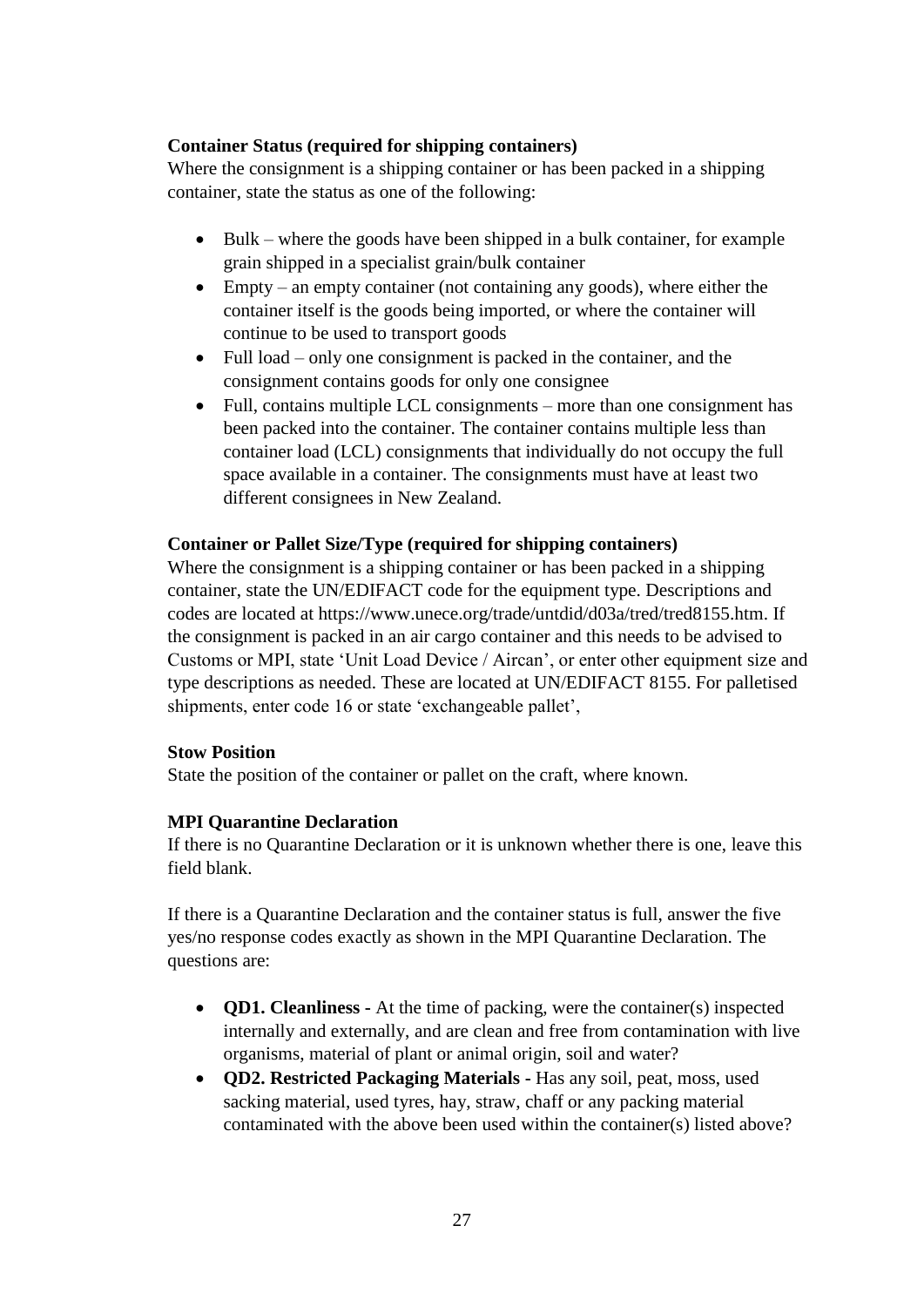- **QD3. Wood Packaging -** Has any wood packaging been used within the container(s) such as cases, crates, pallets or wood used to separate, brace, protect or secure cargo in transit?
	- o **QD3a. -** If yes to question 3, has the wood been ISPM 15 treated and marked or is the packaging made from material exempt from these requirements (such as Plywood or Medium Density Fibreboard)? Certification is not required for ISPM 15 treated and marked wood packaging.
	- o **QD3b. -** If no to 3a, has the wood been otherwise treated and certified as per the Import Health Standard?

# **MPI Approved System (MAS) Number**

If the container is subject to the MPI Sea Container Hygiene System (SCHS) agreement, and a MAS number has been issued, state the MAS number for each container.

# **Attached Equipment**

If any equipment has been attached to the container, state the type from the list provided.

# **Container Pack Location**

Where containers in the consignment were packed at different Container Pack Locations, specify the Pack Location for this container.

#### **Seal Number**

Where the container bears one or more shipping seals, state the number of each seal fixed to that container.

#### **Consignor**

#### **Consignor Name and Address**

Enter the name and address details for the consignor as per the master bill or house way bill details.

#### **Consignor Methods of Communication**

If the method of communication with the consignor is known, state the type and details. Valid options are:

- Cellular phone
- Email
- Facsimile
- Telephone

# **Overseas Registered Supplier and Prepaid GST Indicator**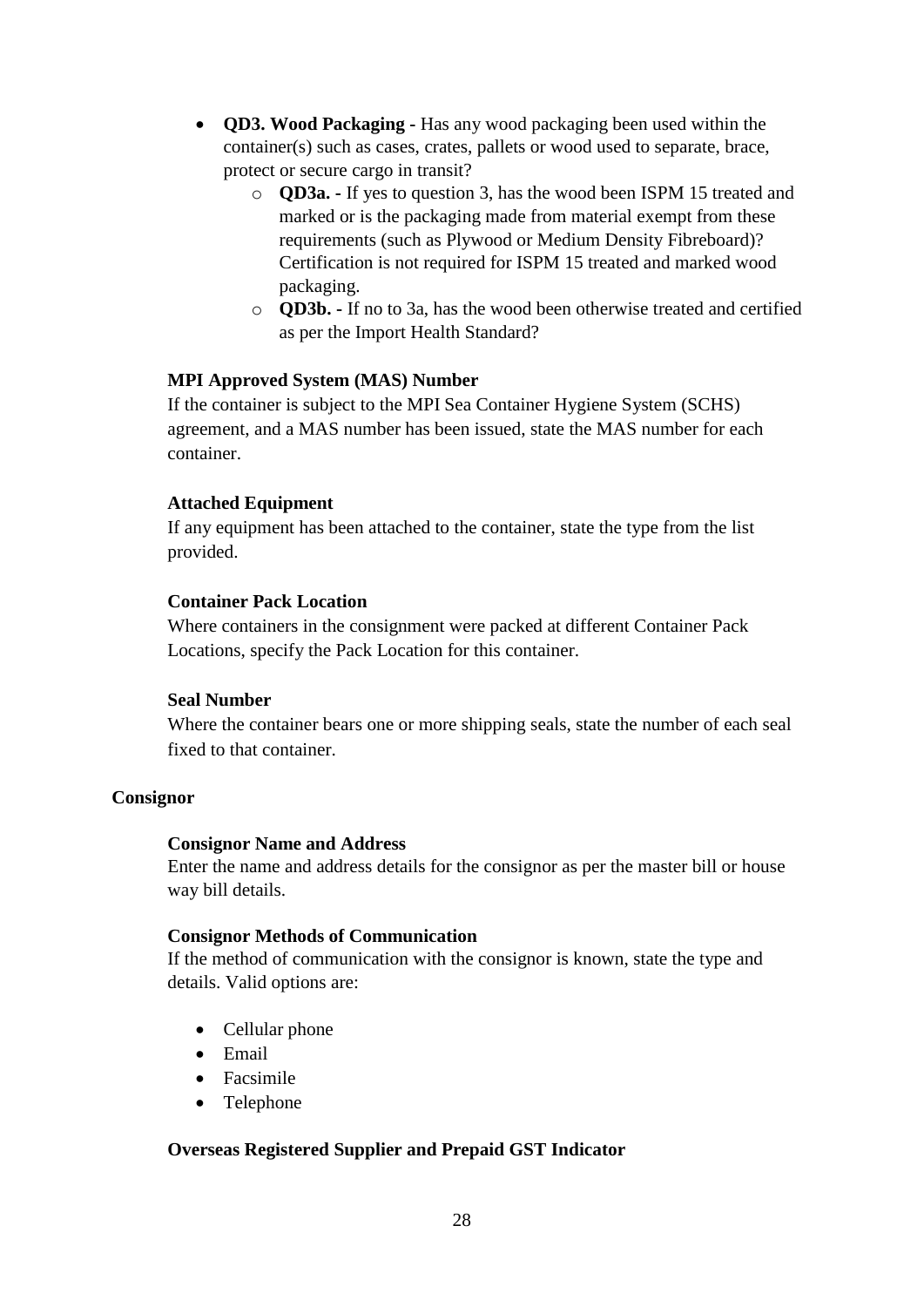If the consignment contains distantly taxable goods that have been supplied or redelivered by a registered person (as that term is defined by section 2 of the Goods and Services Tax Act 1985), state the GST registration number of that registered person. State the number as a single string of numbers without separators such as spaces, dots or hyphens.

Indicate whether GST payable on the consignment has been collected by this registered entity by stating 'Y' for yes or 'N' for no.

#### **Consignee (Either code or name and address is required)**

#### **Consignee code**

State the consignee's TSW client code if known. Otherwise, state the consignee's name and address.

#### **Consignee Name and Address**

The consignee name and address details will auto-populate if a TSW code has been stated. Otherwise, state the name and address details for the consignee.

#### **Consignee Methods of Communication**

If the method of communication with the consignor is known, state the type and details. Valid options are:

- Cellular phone
- Email
- Facsimile
- Telephone

If Customs has given explicit prior approval, a representative consignee for all goods in a shipment may be placed within a consolidated line of the ICR.

#### **Notify Party**

#### **Notify Party Name and Address**

State the name and address details for any notify party specified on transport documentation.

#### **Notify Party Methods of Communication**

State the method of communication with the notify party, and the associated details. Valid options are:

- Cellular phone
- Email
- Facsimile
- Telephone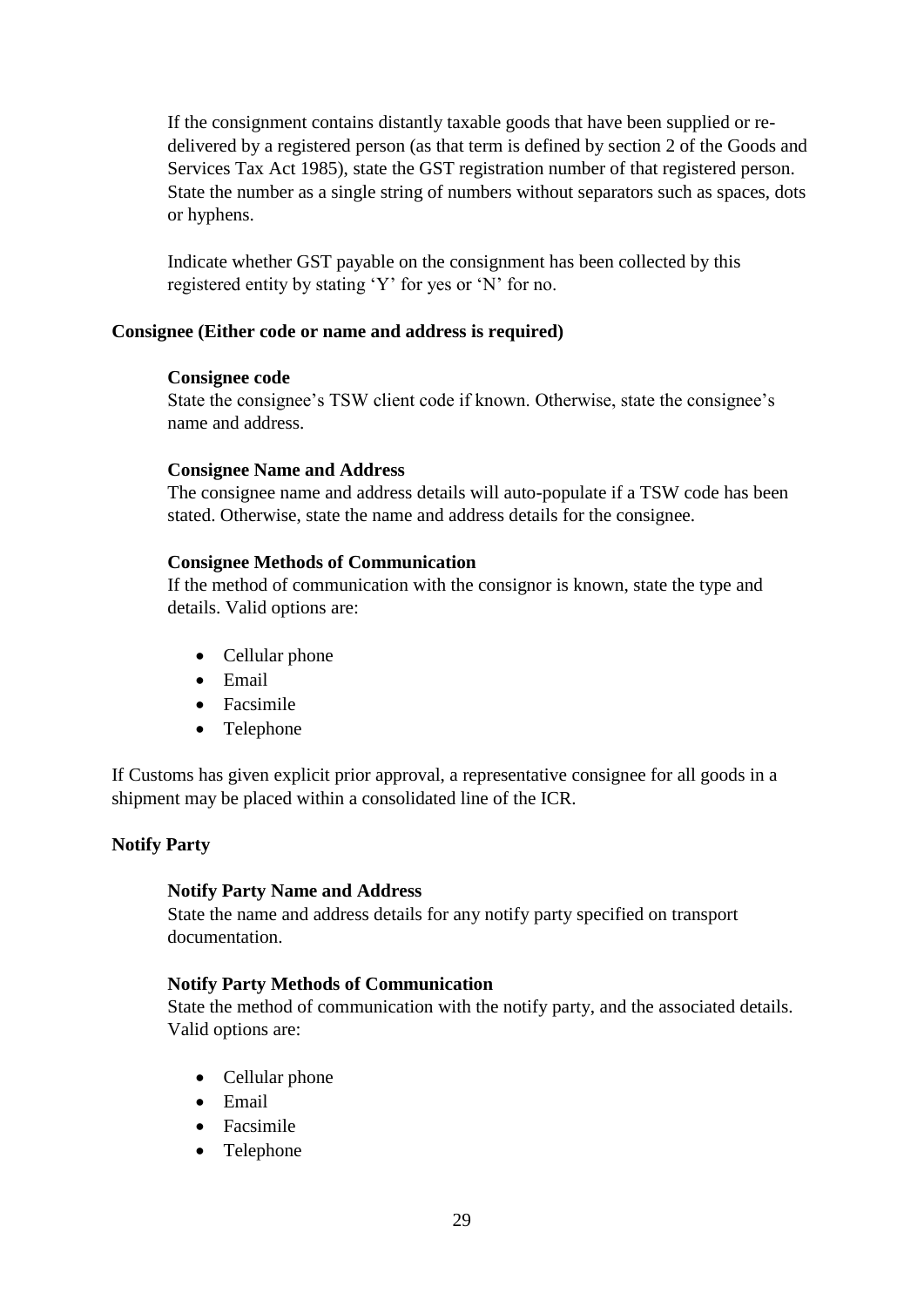# **Transhipment Request**

Where a consignment is being transferred to another craft for an onward journey outside of New Zealand (International Transhipment), or to another approved location within New Zealand prior to clearance (Domestic Transhipment), then a movement request needs to be submitted.

# **Movement Request Type**

For each transhipment request, indicate whether this is a domestic or international transhipment movement request.

# **Transhipment Destination**

# **Domestic**

If a domestic transhipment is requested, the place the goods are being moved to needs to be a Customs and MPI approved premises from the Location of Goods list. State either the CCA or the ATF code of the premises. Domestic transhipment requests are not permitted for empty containers as these must be cleared on-wharf.

# **International**

If a domestic transhipment is requested, state the Location of Goods code or the New Zealand port code of the place that will have custody of the goods prior to loading for transport from New Zealand. If this is the same as the place of discharge, you must still show the code.

# **Transfer Transport Mode**

State the mode of transport used to move the consignment from the place of discharge to the Transhipment Destination. The options are:

- $\bullet$  Air
- Multimodal
- Rail
- Road
- Sea (Coastal vessel)
- Sea (Overseas vessel)

# **Export Mode (Air/Sea) (International only)**

For international transhipment requests, select either Air or Sea for the mode of transport used to transport the consignment out of New Zealand. For international movement requests where the export mode is "Sea", the following information is also required:

**Craft Name** – State the name of the exporting craft. **Voyage Number** – State the voyage number of the exporting craft. **Date of Departure** – State the date of departure for the exporting craft.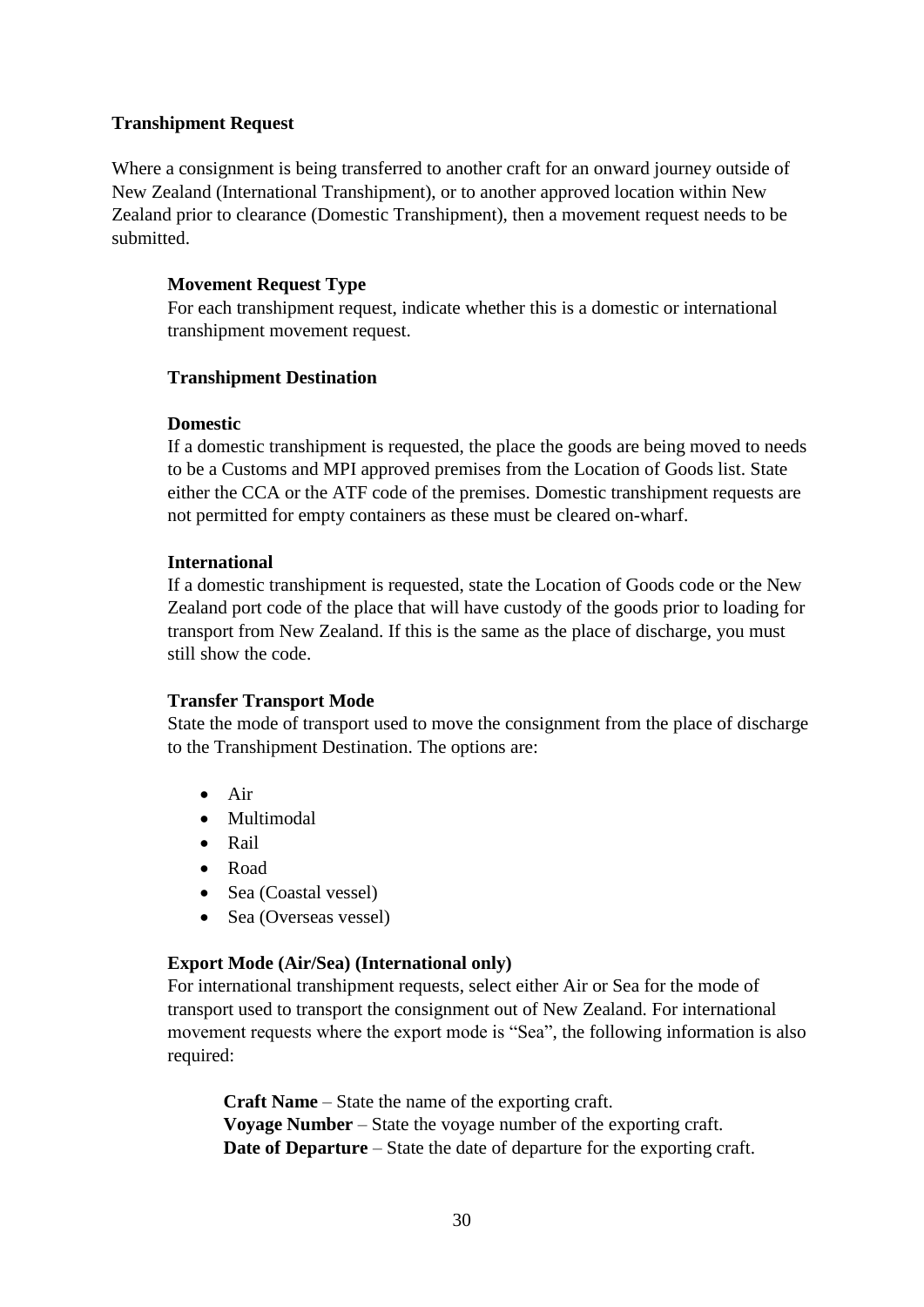#### **Delivery Destination**

#### **Deliver to Party Name and Address**

State the name and address details for the New Zealand delivery destination, if different from the Consignee.

#### **Transitional Facility Code**

For empty containers only: if the containers in this consignment need to be directed to an off-wharf transitional facility, state the code of the Transitional Facility where empty containers are to be directed to. This can be obtained from the Premises Operator.

#### **Delivery Notification**

If any party has agreed to be automatically notified of the changing status of the consignment, state either the TSW code or the name and email address of the party. This notification is in addition to the default delivery notification to the Port / Airport or premises where the goods are located. Please be careful that you have checked with the receiving party before entering their details as they will receive all updates on the status of the consignment, and may not wish to.

#### **Party Code**

Enter the TSW client code of the notification party where known. If not known then enter the party name and email address.

#### **Party Name**

Enter the name of the party.

#### **Party Email Address**

Enter the email address of the party.

#### **Documents**

#### **Document Reference**

This field allows you to identify documents that are relevant to the ICR, but that you are not attaching to the ICR. For example, the reference number of a certain type of certificate. State the document type and the appropriate document reference number.

#### **Attach Documents**

Use these fields to attach documents required by agencies, or that you wish to provide. State the document type and its name. Currently the only attachment type option is Other Document. In future, other options may be added for selection.

#### **Consignment Item Field Requirements**

Every consignment must have at least one consignment item associated with it. The consignment item provides information about the goods themselves rather than the transportation information already provided above. Where the country of origin or tariff item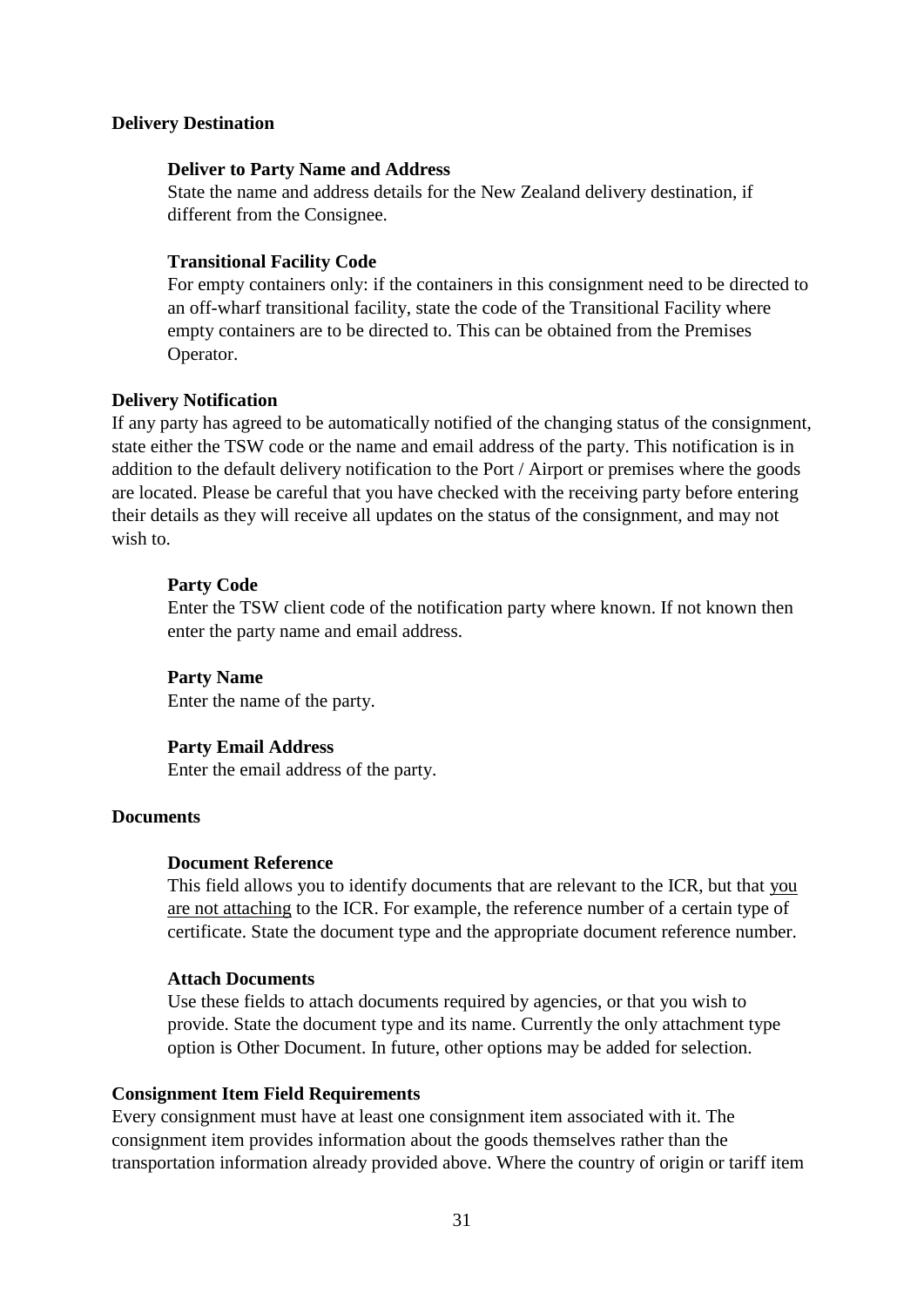is different for any of the items in the consignment, a separate consignment item must be completed for each item. A separate consignment line must be completed for each empty container in a consignment.

#### **Consignment Items**

#### **Consignment Item Number**

Consignment items must be numbered sequentially starting with the number 1.

#### **MPI Approved System Number**

If the item is new or used and has been processed in accordance with an MPI approved system number, state the MAS number here.

This field is not auto-populated from a MAS number in the container information.

#### **Container Number**

If you are going to make a statement about the container's new or used status below, state the relevant container number. You can only select a container number from the list you have already provided at consignment level.

# **Empty containers, equipment, machinery or vehicles New or Used (MUD) indicator**

State whether any empty containers, machinery or vehicles within the consignment are new or used.

#### **Commodity**

#### **Cargo Description**

State a plain, English language description of the goods, sufficient to describe them for border agency purposes. This must not be the tariff description or product codes from the invoice.

# **Tariff Item (required for write-off consignments valued over NZ\$400, unless Customs approval given)**

If write-off is requested for consignments whose value for duty is greater than NZ\$400, the accurate 11- digit tariff classification in accordance with the [Working](https://www.customs.govt.nz/business/tariffs/working-tariff-document/)  [Tariff Document of New Zealand](https://www.customs.govt.nz/business/tariffs/working-tariff-document/) must be stated for the items in the consignment. Tariff items may be omitted by some brokerages, but only if Customs has given such brokerages explicit prior approval (with such approval only being able to be given in relation to shipments of low-risk goods valued between NZ\$400 and NZ\$1,000).

For other consignments, the submitter may choose whether to state a tariff classification, and whether at either at 6 digit or 11 digit level. Where stated at 6-digit level, the tariff classification must be in accordance with the Harmonised System maintained by the World Customs Organisation. Where stated at 11 digits level, the tariff classification must be in accordance with the [Working Tariff Document of New](https://www.customs.govt.nz/business/tariffs/working-tariff-document/)  [Zealand.](https://www.customs.govt.nz/business/tariffs/working-tariff-document/)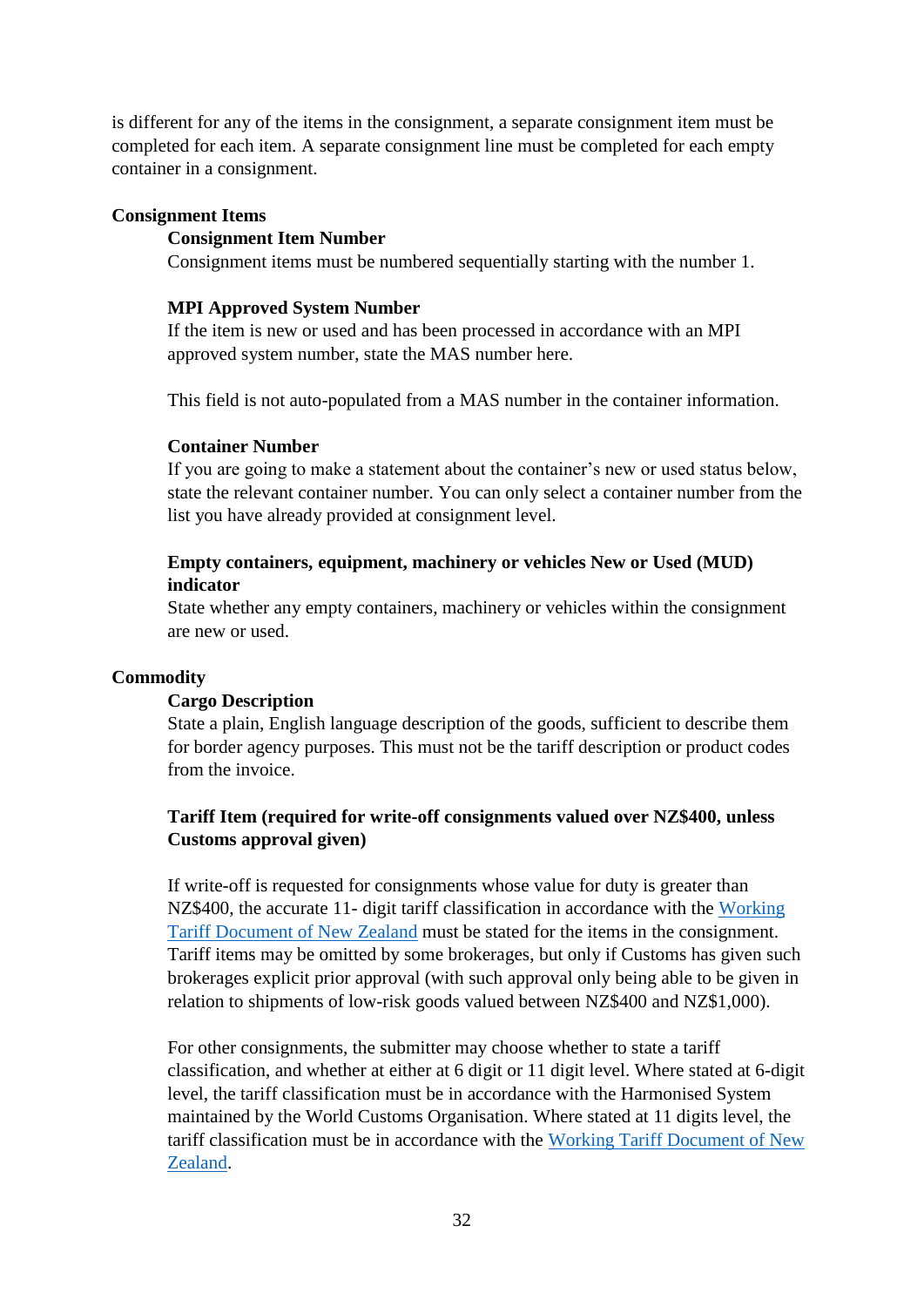Input as a single string of 6 or 11 characters e.g. 853720 or 8537200009G. Do not enter dots or spaces.

The tariff information provided here will aid border agencies in their risk assessment and may speed up processing by reducing the need for intervention.

# **Item Value & Currency (required for write-off requests)**

If write-off of the consignment is being requested, state the value for duty of the item and the code for the currency in which the goods have been valued. If the sale was not in NZ dollars, you must use the current Customs exchange rates (found at [https://www.customs.govt.nz/business/import/customs-exchange-rates/\)](https://www.customs.govt.nz/business/import/customs-exchange-rates/).

The value and currency can be stated if write-off is not requested.

If Customs has given explicit prior approval, a representative item value for all lowvalue goods in a shipment seeking write-off may be placed within a consolidated line of the ICR.

#### **Country of Origin (required for write-off requests)**

If write-off of the consignment is being requested, state the two-character ISO code for the item's country of origin.

It is important to comply with any relevant rules of origin when you select the country code.

#### **Gross Weight Item Level in KG (required except for empty containers)**

State the gross weight of the consignment item. The gross weight must be stated in kilograms and include the packaging but exclude the transport equipment.

This information is not required where the consignment item is an empty container.

#### **Identity Type and Number**

Where any unique number for the goods is assigned by the manufacturer, producer or grower, the identity number should be stated.

Unique identity numbers must be stated for:

- Motor Vehicles the vehicle identification or chassis number must be stated
- Live Animals the tag, chip or tattoo number must be stated. In the case of some animals this is a requirement under the National Animal Identification Act 2012 (imported cattle or deer) or the Biosecurity Act 1993
- Used Machinery the serial number must be stated if known
- Agricultural compounds and veterinary medicines in accordance with the Agricultural Medicines and Veterinary Compounds Act 1997.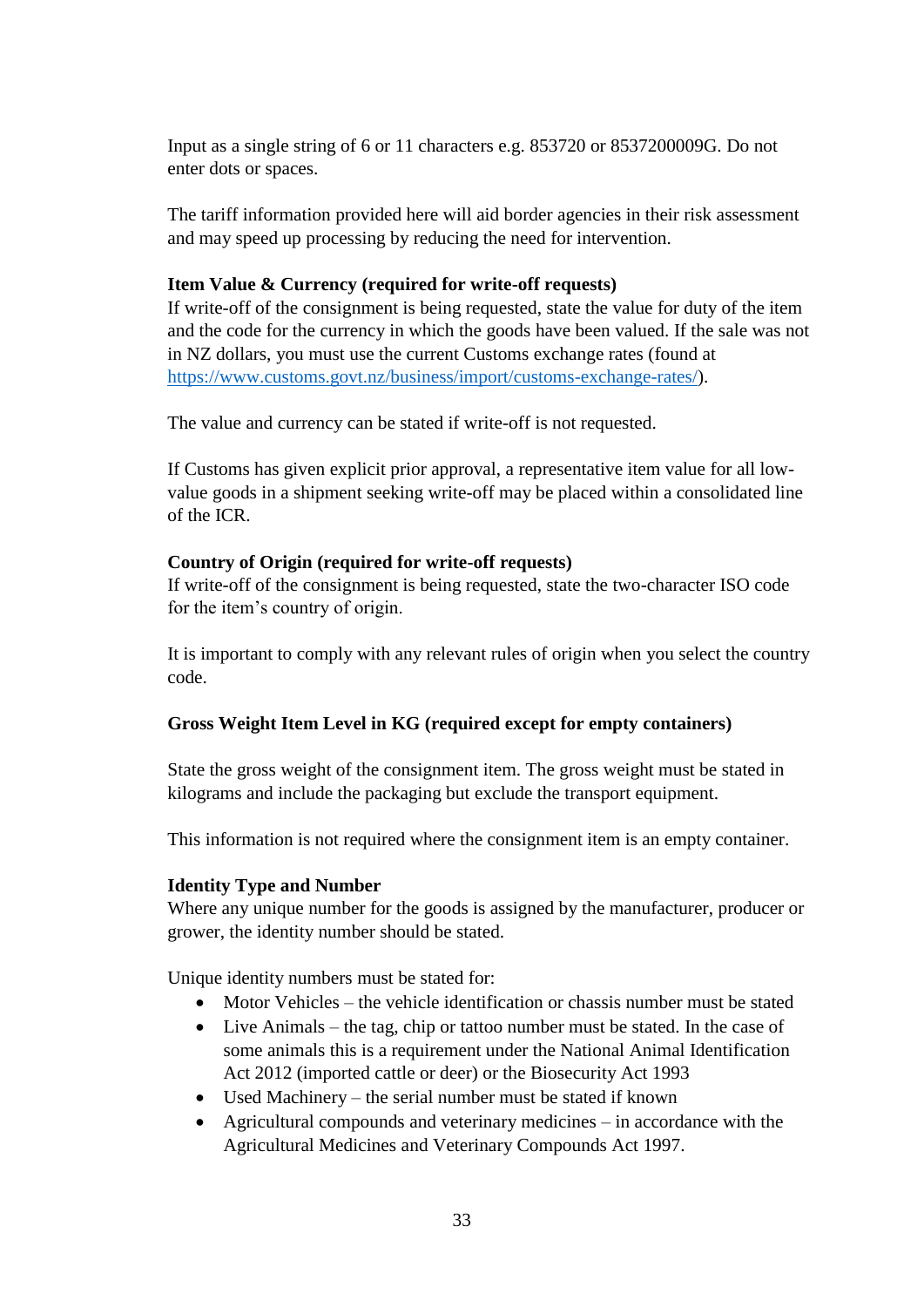If you state an identity number you must also state the relevant code type.

#### **Other Classification Type and Classifications**

This field is intended to enable other international or New Zealand codes to be provided in addition to the tariff item. Currently the only option is for "United Nations Dangerous Goods List". If you are providing the dangerous goods code, show SSO as the type and provide the relevant classification number from the UN list.

#### **Flashpoint Temperature**

The flashpoint is the minimum temperature at which the substance will ignite on application of an ignition source. Where known, state the flashpoint of any hazardous goods. The temperature should be stated in degrees Celsius (CEL). Negative temperatures must be preceded by a minus (-) sign.

#### **Storage Temperature**

The temperature required to be maintained for a commodity, or in a container, or in a conveyance can be stated. Where known, the temperature should be stated in degrees Celsius (CEL). Negative temperatures must be preceded by a minus (-) sign.

#### **Minimum Storage Temperature**

The minimum temperature required to be maintained for a commodity, or in a container, or in a conveyance can be stated. Where known, the temperature should be stated in degrees Celsius. Negative temperatures must be preceded by a minus (-) sign.

#### **Maximum Storage Temperature**

The maximum temperature required to be maintained for a commodity, or in a container, or in a conveyance can be stated. Where known, the temperature should be stated in degrees Celsius. Negative temperatures must be preceded by a minus (-) sign.

#### **Packaging**

**Number of Packages & Package Type (required except for empty containers)** State the quantity and type of the external packaging. Use the relevant package codes available on Custom's website. The full list of Package Type codes is listed under UN/EDIFACT Recommendation 21 Annex V.

Only **ONE** row of package information will be accepted per consignment item

**For bulk cargo:** The package number '1' must be stated. The package type must be one of the bulk kind e.g. 'Bulk, scrap metal'.

**Note** – the most reliable source of the correct number and type of packages is the Bill of Lading or House Way Bill.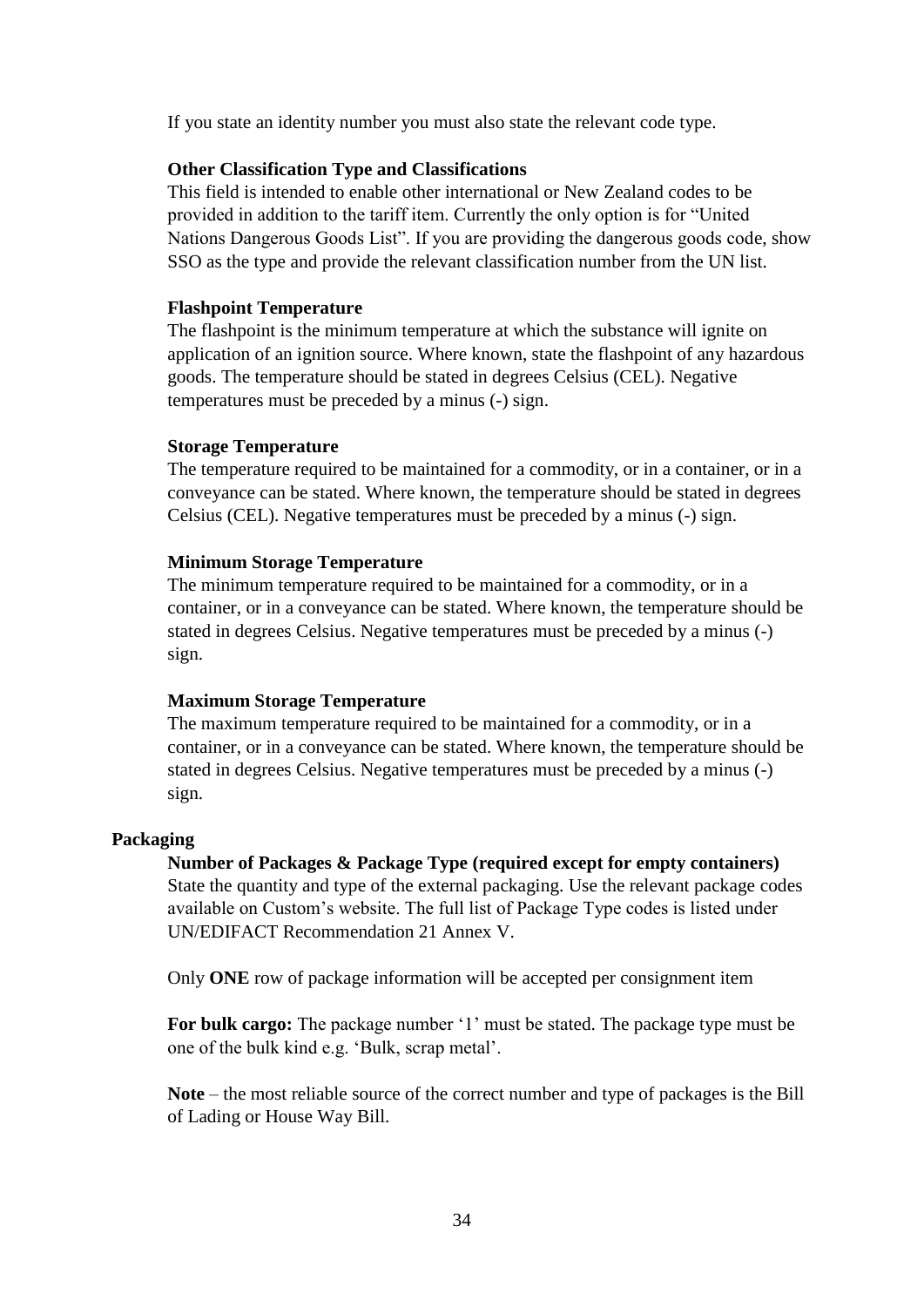# **Schedule 4 Electronic Message Format for Inward Cargo Report in relation to Air Cargo**

Ref r 2.2(c)

#### **Declaration**

Submitter Code Declarant Code Sender's Reference

# **Flight Details**

Transport Mode Flight Number Carrier Code or Carrier Name Estimated Date of Arrival in New Zealand New Zealand Port of Arrival

# **Additional Information Carrier Cargo Report**

#### **Remarks**

# **MPI Account Number and MPI Account Name**

# **Documents**

Document Reference Attach Documents

#### **Consignment Field Requirements**

Consignment Number Write-Off Request Repack Indicator Shipment Port of Origin Consignment Value in NZD Transhipment Place Code Port of Loading Port of Discharge Method of Payment for Freight Date and Time of Arrival at Place of Discharge MPI Account Number and MPI Account Name Location of Goods Code and Name **Consolidation** Is this consignment a consolidation?

#### **Bill**

Master Bill Number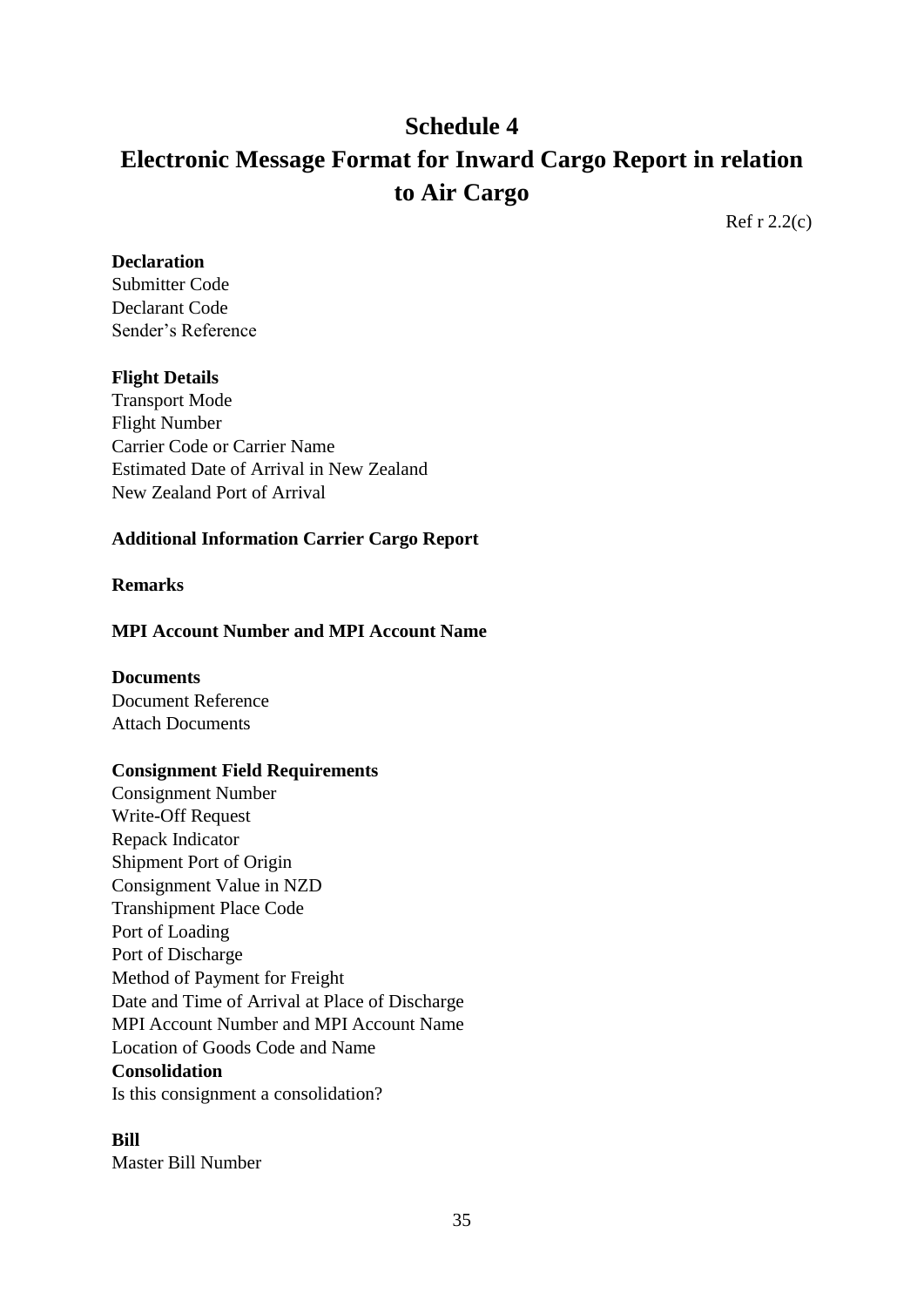Bill Type Bill Number Deconsolidator Code and Name Handling Instructions

#### **Containers**

Container Number Container Status Container or Pallet Size/Type Stow Position MPI Quarantine Declaration MPI Approved System (MAS) Number Attached Equipment Container Pack Location Seal Number

#### **Consignor**

Consignor Name and Address Consignor Methods of Communication Overseas Registered Supplier and Prepaid GST Indicator

### **Consignee**

Consignee code Consignee Name and Address Consignee Methods of Communication

# **Notify Party**

Notify Party Name and Address Notify Party Methods of Communication

# **Transhipment Request**

Movement Request Type Transhipment Destination Domestic International Transfer Transport Mode Export Mode (Air/Sea) Craft Name Voyage Number Date of Departure

#### **Delivery Destination**

Deliver to Party Name and Address Transitional Facility Code

#### **Delivery Notification**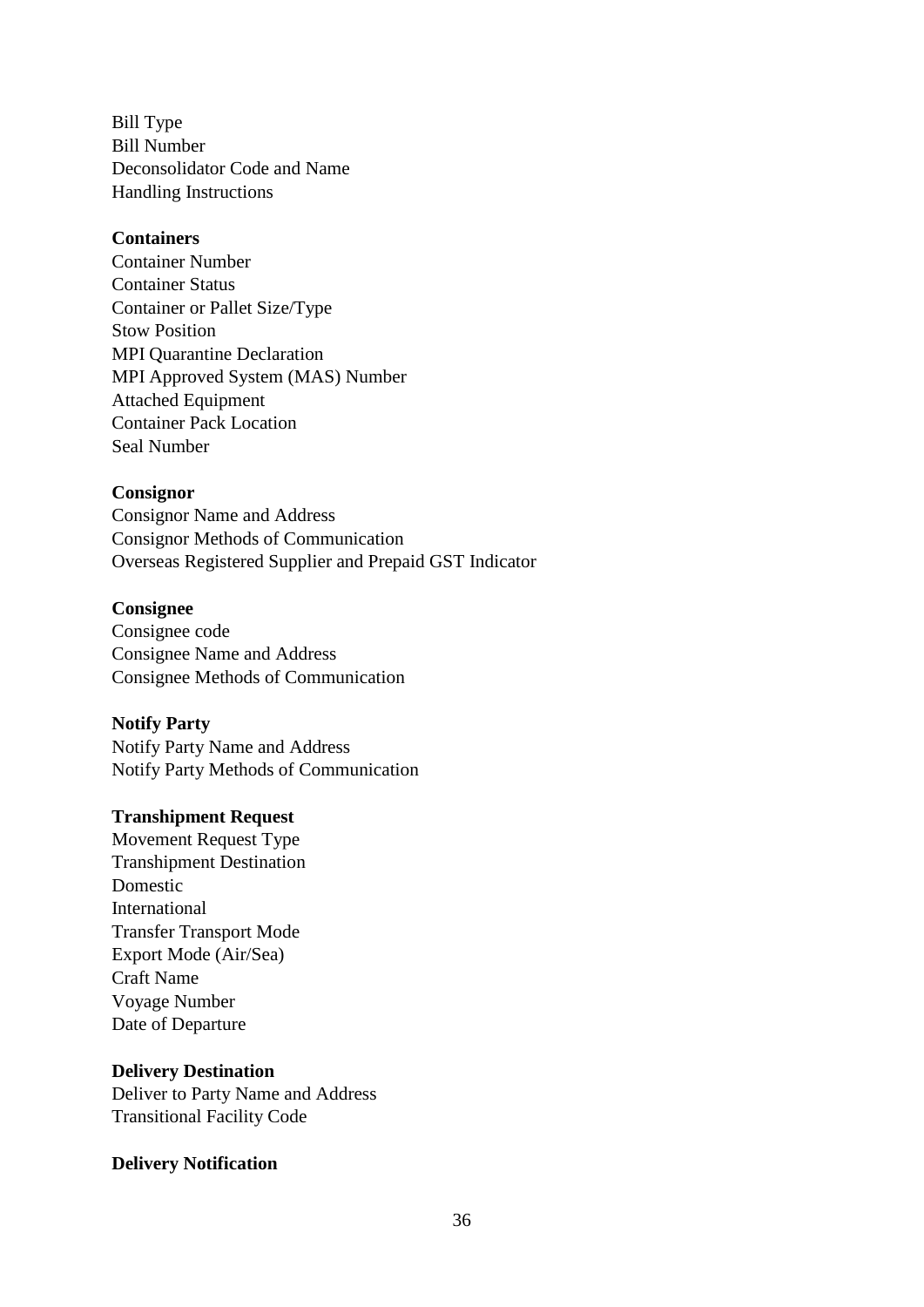Party Code Party Name Party Email Address

#### **Documents**

Document Reference Attach Documents

# **Consignment Field Requirements**

**Consignment Items** Consignment Item Number MPI Approved System Number Container Number Empty containers, equipment, machinery or vehicles New or Used (MUD) indicator

#### **Commodity**

Cargo Description Tariff Item Item Value & Currency Country of Origin Gross Weight Item Level in KG Identity Type and Number Other Classification Type and Classifications Flashpoint Temperature Storage Temperature Minimum Storage Temperature Maximum Storage Temperature

#### **Packaging**

Number of Packages & Package Type